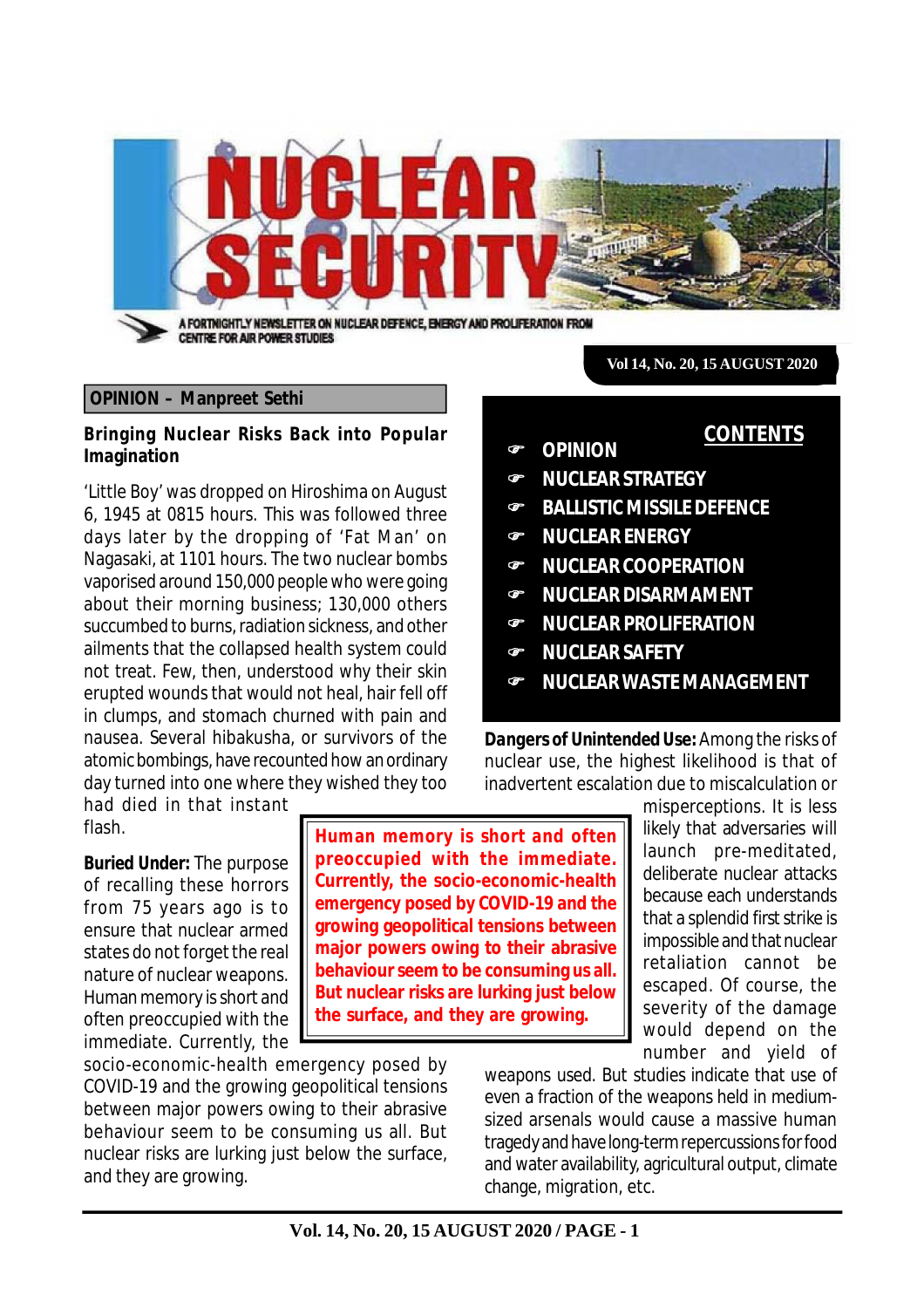Possibilities of unintended use are exacerbated by many factors: stressed inter-state relations, unchecked strategic modernisation as arms control arrangements wither and nations hedge against each other; adoption of nuclear postures that

peddle the benefits of 'limited' nuclear war; and emergent technologies creating new anxieties. Advancing capabilities of cyberattacks on nuclear command and control, blurring lines between conventional and nuclear delivery, induction of hypersonic missiles

capable of high speed and manoeuvrability, incorporation of artificial intelligence in nuclear decision making are new developments that threaten to create unknown risks. As capabilities grow and inter-state trust diminishes, chances of stumbling into nuclear war are not insignificant.

*The Cold War and After:* However, these risks are not part of our collective popular imagination today. During the Cold War,

citizens of affected nations were made to undergo regular nuclear drills. As sirens blared, everyone had to rush to bunkers created in homes, schools, hospitals, etc. There were guidelines on what to equip these nuclear shelters with so as to be able to sustain lives in case mushroom

clouds went up. Several works such as novels, movies and TV documentaries depicted life "the day after". These graphic depictions kept nuclear weapons and their highly destructive nature alive in the consciousness of the people. Public pressure translated into civil society movements that demanded action from political leaders to engage with the subject of risk reduction through unilateral, bilateral or multilateral measures.

The end of the Cold War pretty much brought down the curtains on nuclear weapons for the common man. The perceived sense of danger of nuclear war receded and nuclear strategies went back to being dictated and driven primarily by security conclaves. Over the years, technological advancements and growing hyper-nationalist

**Possibilities of unintended use are exacerbated by many factors: stressed inter-state relations, unchecked strategic modernisation as arms control arrangements wither and nations hedge against each other; adoption of nuclear postures that peddle the benefits of 'limited' nuclear war; and emergent technologies creating new anxieties.**

tendencies have shaped strategic discourse in a manner that is largely devoid of popular participation. But, this connect is important to temper national choices and create the much needed checks and balances.

General awareness of the

horrors accompanying nuclear weapons, therefore, needs to be revived since a high level of public apathy and political complacency have brought us to the threshold where the risks remain high but the desire to address them is low. In fact, one does not see a shared desire for nuclear risk reduction among nuclear armed states. Drunk on their faith in deterrence, there is a tendency to use strategies of nuclear brinkmanship and ambiguity that

> actually add to the risks. There is also a display of confidence in being able to manage and control risks. However, umpteen war games have shown that it is impossible to calculatedly climb the escalation ladder. Any nuclear use between nuclear adversaries would

**General awareness of the horrors accompanying nuclear weapons, therefore, needs to be revived since a high level of public apathy and political complacency have brought us to the threshold where the risks remain high but the desire to address them is low. In fact, one does not see a shared desire for nuclear risk reduction among nuclear armed states.**

cause a humanitarian disaster.

*A Media Campaign:* In order to get nations to understand this, it is necessary to expose leaders and societies to the full range of physical, economic, social, political, health, environmental, and psychological effects of nuclear weapons. This could be most effectively done through use of popular media. Just as the fight against COVID-19 is being won through global high intensity information dissemination about various facets of this highly contagious disease, a similar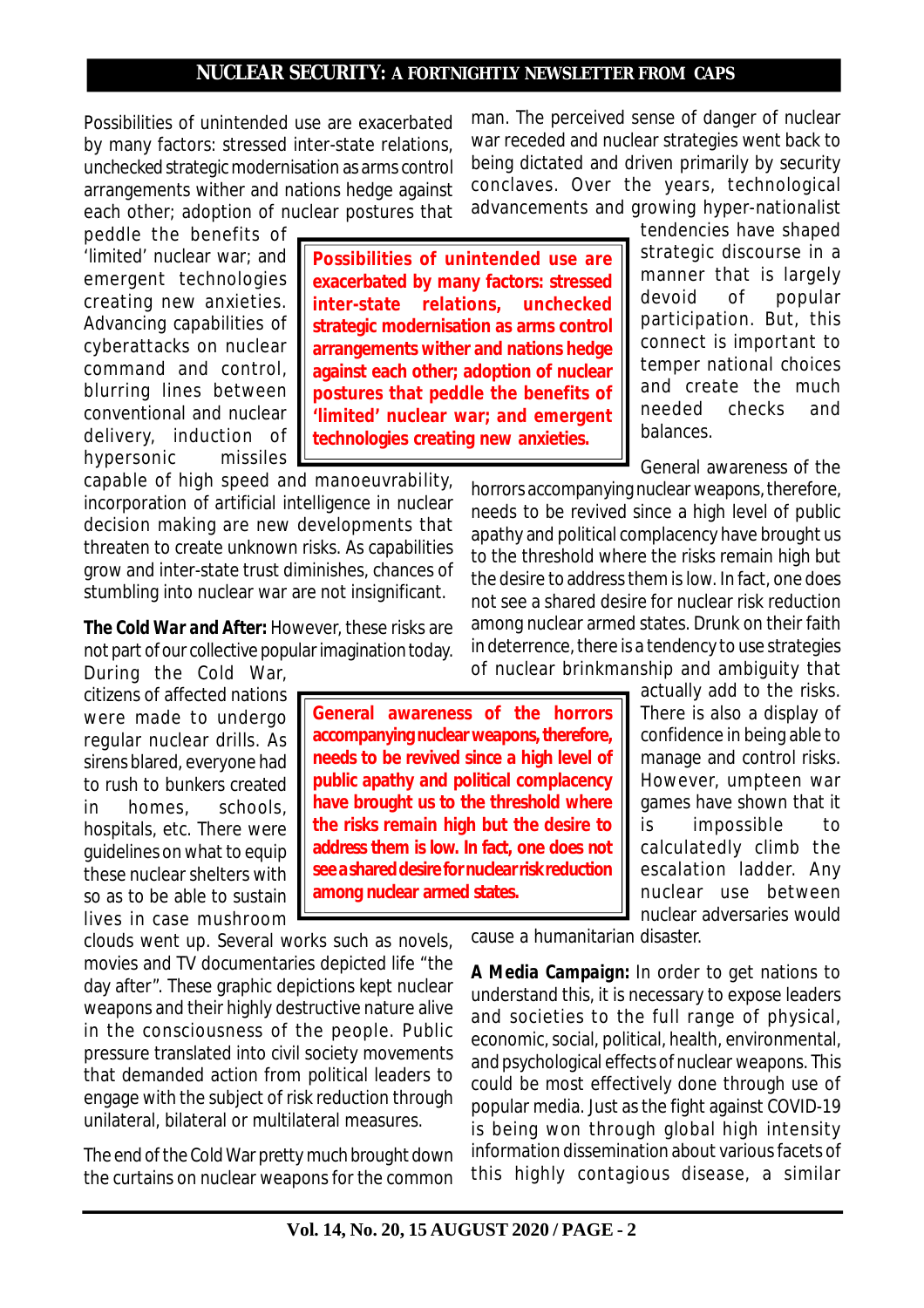**There are two dramatic ways in which the nuclear age could end: annihilation or disarmament. If one ending is undesirable and the other unachievable, leaders should prolong life with nuclear weapons by making their use much less**

information campaign about the destructive potential of nuclear weapons is needed. This will help on three counts: compel leaders to rationalise their weapon requirements; force nations to find ways of reducing nuclear risks; and gradually pave the path towards elimination of nuclear weapons.

Recalling the horrors of Hiroshima and Nagasaki through events all year round on its 75th anniversary is an opportunity to bring nuclear risks back into popular imagination and into the political

agenda. Creative media can help by tapping available modern means of mass communication to create stories with identifiable characters and situations that tug at the heart and instil a larger respect for humanity.

*Source: The Hindu, https://*

*www.thehindu.com/opinion/lead/bringingnuclear-risks-back-into-popular-imagination/ article32311140.ece, 10 August 2020.*

#### **OPINION – George Perkovich**

#### **75 Years On, How will the Nuclear Age End?**

Seventy-five years ago, US nuclear weapons devastated Hiroshima and Nagasaki. For individual

human beings, 75 years signals nearness to the end of life. But for the nuclear age, does this anniversary mark the beginning, the middle, or the end?

There are two dramatic ways in which the nuclear age could end: annihilation or disarmament. If one ending is undesirable and the other unachievable,

leaders should prolong life with nuclear weapons by making their use much less likely and reducing their destructiveness in case they are used. Clearer adherence to the law of armed conflict and greater understanding of the climatic effects of nuclear war would serve both purposes.

Annihilation could come through war involving arsenals that devastated not only the societies of the belligerent countries, but also the agricultural productivity and economic markets on which many other nations depend. Some nations would survive, and some could retain nuclear weapons or ambitions to acquire them, but for the purposes of marking epochs, we could say that the first nuclear age would have ended.

Nuclear disarmament is a much happier prospect.

This is one reason that many in Japan and other countries advocate it and support the 2017 Treaty on the Prohibition of Nuclear Weapons. However, the treaty does not detail how nuclear disarmament would be defined, achieved over time, verified, and

enforced. Nor have the nine nuclear-armed states done so, even though the NPT obligates the United States, Russia, the United Kingdom, France, and China "to pursue negotiations in good faith on effective measures" to end the nuclear arms race and achieve nuclear disarmament.

The undesirability of nuclear war and the uncertainty about how to accomplish nuclear disarmament suggest that we are still in the

> middle of the nuclear age. This middle age is predicated on maintaining nuclear deterrence as a livable way to avoid annihilating wars while searching for disarmament solution. If deterrence could endure without failure, the nuclear age could tolerably last forever.

Yet, nuclear deterrence could fail. Indeed, the risk of failure — nuclear war — is what makes deterrence work. Everyone would be more secure if deterrence could be maintained with significantly less destructive arsenals. Nations that do not

**The undesirability of nuclear war and the uncertainty about how to accomplish nuclear disarmament suggest that we are still in the middle of the nuclear age. This middle age is predicated on maintaining nuclear deterrence as a livable way to avoid annihilating wars while searching for a disarmament solution. If deterrence could endure without failure, the nuclear age could tolerably last forever.**

# **likely and reducing their destructiveness in case they are used.**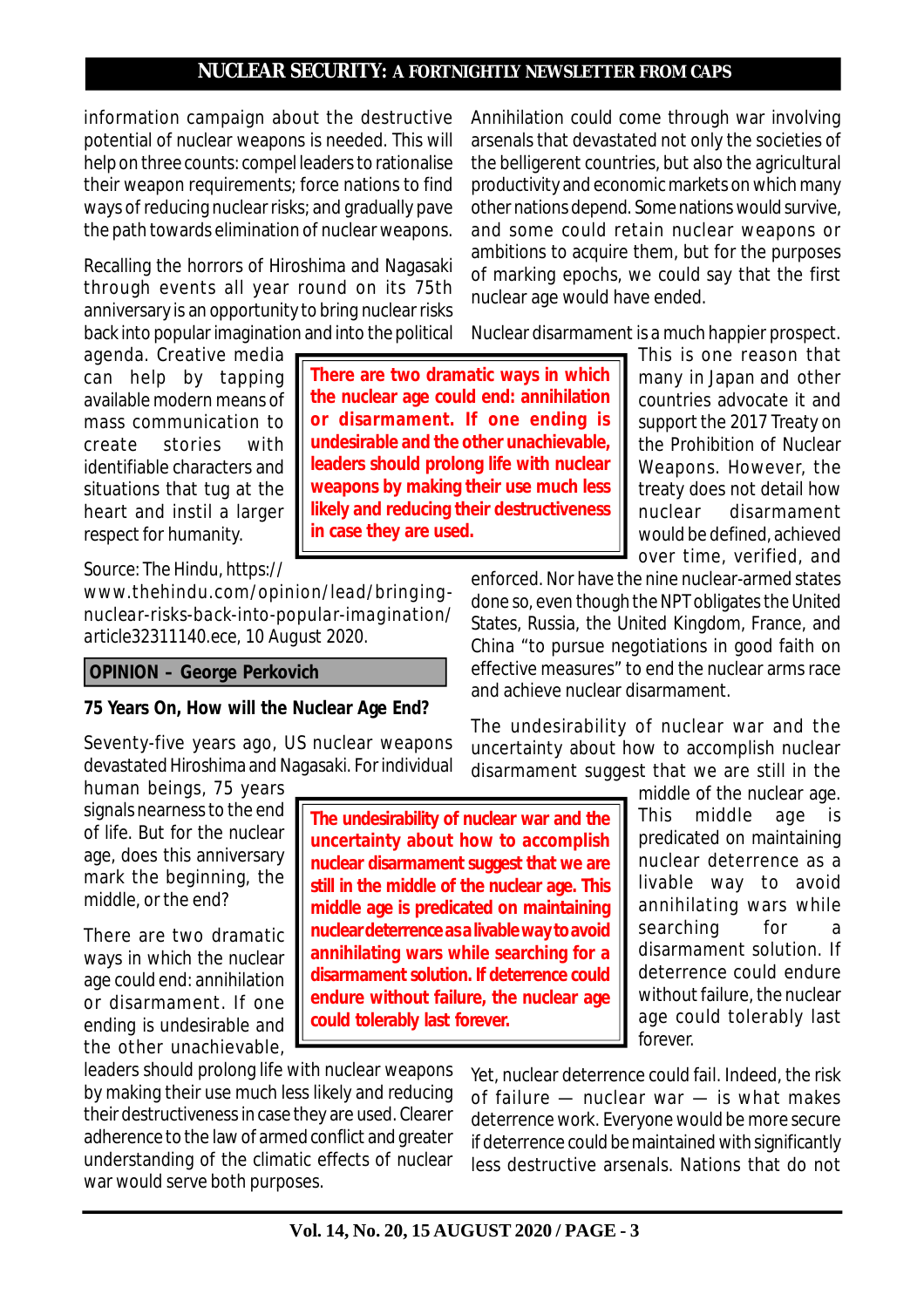possess these weapons (or participate in alliances that do) are especially keen to be spared from the consequences of other governments' nuclear wars.

Russian President Vladimir Putin's response to an interviewer's question two years ago epitomized the vulnerability felt by non-nuclear-weapon states. Putin said that if Russia's warning systems detected an enemy attack with nuclear-armed missiles, he would order "reciprocal" nuclear strikes. "If there is this decision to destroy Russia then we have a legal right to respond," Putin said. "Yes," he acknowledged, "this would be a global catastrophe for humanity but I, as a citizen of

Russia and the head of the Russian state, would like to ask you this — what do we need a world for if there is no Russia in it?"

In their renewed arms race, Russia and the United States — and increasingly China, India, and Pakistan — let the theoretical logic of deterrence and the interests of militaryindustrial establishments rationalize how many

nuclear weapons of what type and which targets they "need." This thinking is too narrow. It does not ask, in the words of Paul Ramsey's classic, *The Just War*, what is "the upper limit of sanity in the actual use of nuclear weapons"?

Two considerations beyond deterrence might help answer this question: What number and type of nuclear weapons, detonated on which targets, would be likely to produce environmental and climatic effects that would threaten the viability not only of the "winning" combatant country but also of non-belligerent nations? And what scale of nuclear war would clearly transgress the law of armed conflict (also known as international humanitarian law)?

Data and models to assess the potential climatic effects of nuclear war have improved enormously since the prospect of "nuclear winter" first emerged in the 1980s. It is time for the United States, Russia, China, India, and Pakistan (at

least) to conduct new studies examining the probable climatic effects of various scenarios that drive their planning for potential nuclear war. Declassified versions of such studies should be made available for international experts to analyze and debate.

If reputable scientific debate indicates little risk of agricultural catastrophe, then nuclear-armed states would have a stronger basis for retaining the weapons and policies that could produce those scenarios. (Other arguments for disarmament still could be validly made.) Conversely, if openly debated scientific studies identify scenarios that would be catastrophic not only to the belligerent

> nations but also to others, then it should be more difficult to justify retaining arsenals and war plans that are likely to produce such harm.

> Similarly, it is time to clarify whether and how the use of nuclear weapons can comport with the law of armed conflict. For decades, officials in the United States have declared that these weapons are not

aimed "at population per se," or that operations would spare cities "to the degree practicable." The fuzzy language about targeting represents an important and admirable fealty to the law of armed conflict. Nevertheless, U.S. and other states' war plans have called for detonating hundreds of weapons on targets in cities, which would stretch any definition of legality.

The Trump administration's 2018 *Nuclear Posture Review* (like the Obama administration's before it) affirms America's commitment "to adhere to the law of armed conflict [in any] initiation and conduct of nuclear operations." However, it does not explain how this would be done. The United Kingdom's position is similar, while the other seven nuclear-armed states are even less forthcoming.

Because nuclear-armed states insist that they are responsible stewards and retain these weapons only for legitimate defensive purposes, they

**What number and type of nuclear weapons, detonated on which targets, would be likely to produce environmental and climatic effects that would threaten the viability not only of the "winning" combatant country but also of non-belligerent nations? And what scale of nuclear war would clearly transgress the law of armed conflict (also known as international humanitarian law).**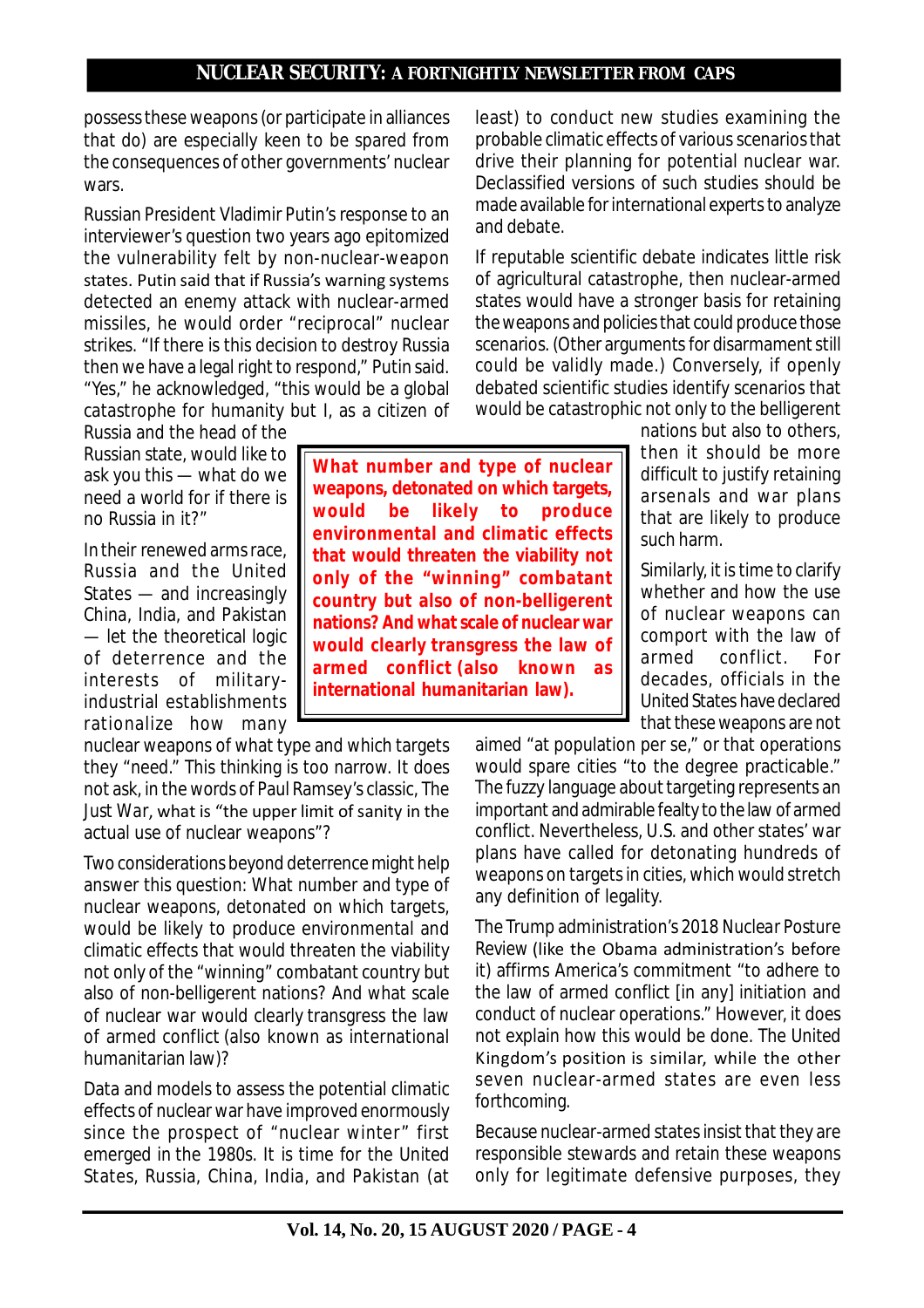should be willing to explain whether *and how* they plan to adhere to the law of armed conflict in the potential conduct of nuclear operations. They

should describe how variations in explosive yields and numbers of weapons and their targets could increase or decrease the probability that use of nuclear weapons would comport with the law of armed conflict.

Arsenals and policies that comport with the law of

armed conflict would provide more credible and therefore more effective deterrence. A state that has worked through and publicly articulated why and how its policies would be legal would presumably be less self-deterred. This added credibility could inform adversaries' deliberations

in deciding whether to undertake escalatory actions up to and during nuclear exchanges.

The government of Japan and the governments that defend or potentially threaten it are not prepared to live without nuclear deterrence. By adding environmental and legal

considerations to the logic of deterrence, they could greatly reduce the horrific consequences of its failure. Nuclear war with current arsenals would make the suffering of Hiroshima and Nagasaki seem minor by comparison.

*Source: War on the Rocks, https://warontherocks. com/2020/08/75-years-on-how-will-the-nuclearage-end/*, *06 August 2020.*

#### **OPINION – Nobumasa Akiyama**

#### **Nuclear Weapons: Arms-control Efforts Need China**

It is 75 years since the United States dropped atomic bombs on the Japanese cities of Hiroshima and Nagasaki on 6 and 9 August 1945, killing around 200,000 people. Since then, humanity has had to coexist with the massive destructive power

of nuclear weapons.

Although such weapons have not been used in

**Because nuclear-armed states insist that they are responsible stewards and retain these weapons only for legitimate defensive purposes, they should be willing to explain whether** *and how* **they plan to adhere to the law of armed conflict in the potential conduct of nuclear operations.**

wars since, they define the international order. Nuclear deterrence and pacts to restrict arms between the United States and Russia have assured decades of precarious peace. Meanwhile, the United Nations' adoption of the first-ever Treaty on the Prohibition of Nuclear Weapons (TPNW) in 2017

buoyed hopes of a world free of these catastrophic arms.

Now the skies are darkening. In 2019, the INF Treaty between the United States and Russia collapsed, ushering in a new arms race for weapons with a range of 500–5,500 km. China's

**Now the skies are darkening. In 2019, the INF Treaty between the United States and Russia collapsed, ushering in a new arms race for weapons with a range of 500–5,500 km. China's rise as a superpower is bolstered by a rapidly modernizing arsenal. India and Pakistan are engaging in the worst border scuffles for decades.**

rise as a superpower is bolstered by a rapidly modernizing arsenal. India and Pakistan are engaging in the worst border scuffles for decades. Iran is re-stoking its nuclear programme, after the United States unravelled the Joint Comprehensive Plan of Action restricting it. North Korea continues to

expand its arsenal.

This environment had made the old rules of strategic stability obsolete even before the COVID-19 pandemic fuelled nationalism and tensions. New ways of thinking about nuclear security and arms control are needed urgently, and for more than two players.

First, researchers and security experts need to find deterrence strategies that are acceptable to three nations. China should join arms-control talks with the United States and Russia, even if these are open-ended. Second, international security discussions need to encompass emerging technologies and conventional weapons, as well as nuclear ones. Third, non-nuclear states, including Japan — my nation — need to be at the table.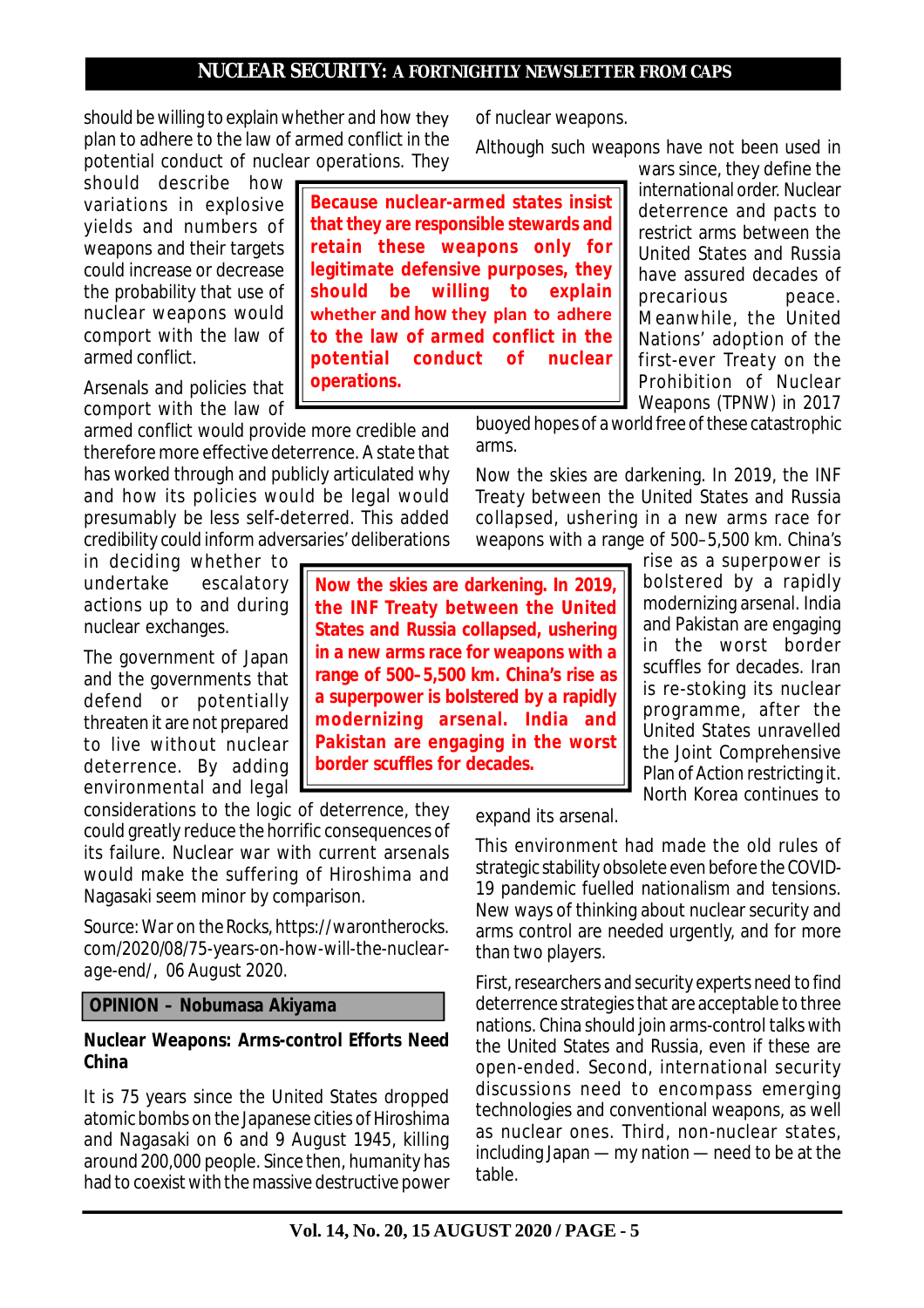In the 75 years since the nuclear cataclysm at the end of the Second World War, scientists have been central to deterrence, detection and verification, capitalizing on global collaborations to build trust, technology and treaties. Researchers' skills and commitment are needed now more than ever.

Nuclear-arms control is at a crucial juncture. On a positive note, world leaders are increasingly vocal about abolishing these abhorrent weapons. Sadly, current geopolitics means that situation is a long way off. Former US president Barack Obama called for a world without nuclear weapons on a visit to Prague in 2009, and became the first sitting US president to visit Hiroshima, in 2016. UN secretary-general António Guterres argued that their abolition is crucial "to save humanity" in his

2018 disarmament agenda. When Pope Francis visited Nagasaki and Hiroshima in November 2019, he criticized the concept of nuclear deterrence as offering a "false sense of security" sustained by "fear and mistrust". Peace should be assured instead, he said, through "the arduous yet constant effort to build mutual trust".

**Notable absentees from the treaty include all nuclear-armed countries. They did not vote for the TPNW; they jointly expressed their unwillingness to join. Nor did 'nuclear umbrella states' in Europe and Asia, such as the members of the NATO, Japan and South Korea, whose security from nuclear attack relies on the United States.**

*Fracturing Framework:* The United States and Russia together possess 90% of the world's 14,000 nuclear weapons. Their holdings have been shaped through four bilateral treaties at three levels: strategic nuclear arms, missile defence and sub-strategic nuclear and conventional arms. Negotiations began in 1969 under the SALT.

The SALT I agreement, signed in 1972, restricted systems that were capable of directly delivering nuclear weapons to either country. That agreement was replaced by the 1991 START 1, which capped the numbers of nuclear warheads as well as delivery systems that each nation could hold. President Obama and then Russian president Dmitry Medvedev signed a replacement 'New START' treaty in April 2010.

> The ABM Treaty, signed in 1972, limited competition concerning these offensive weapons that had shaped confrontation between the two countries in a framework of mutual assured destruction. In 1987, the United States and the Soviet Union agreed to eliminate groundlaunched, medium-range

Similar sentiments among non-nuclear states delivered the TPNW. It was adopted by 122 of the 193 members of the UN, and will enter into force once 50 states ratify it. But, as of this month (August 2020), only 40 have done so. Signatories agree not to develop, test, produce, acquire, possess, stockpile, use or threaten to use nuclear weapons.

Eradication is unlikely, however. Notable absentees from the treaty include all nucleararmed countries. They did not vote for the TPNW; they jointly expressed their unwillingness to join. Nor did 'nuclear umbrella states' in Europe and Asia, such as the members of the NATO, Japan and South Korea, whose security from nuclear attack relies on the United States. A global regime of arms control is still crucial to manage nuclear risks.

missiles under the INF treaty, and signed the Treaty on Conventional Armed Forces in Europe, which set ceilings on key conventional forces in Europe. Russia announced its withdrawal from the treaty in 2015.

Each nation agreed to abide by these rules because they recognized the existential risks: either could wipe out the other. The rules were formalized and verified. Predictability and transparency increase trust. Scientific teams from both countries conducted on-site inspections of warheads and exchanged data. The number of nuclear weapons held in each country has now fallen to around 6,000, or one-fifth of their peak during the cold war.

But tensions are rising again between the United States and Russia. The United States backed out of the ABM treaty in 2002. And in February 2019,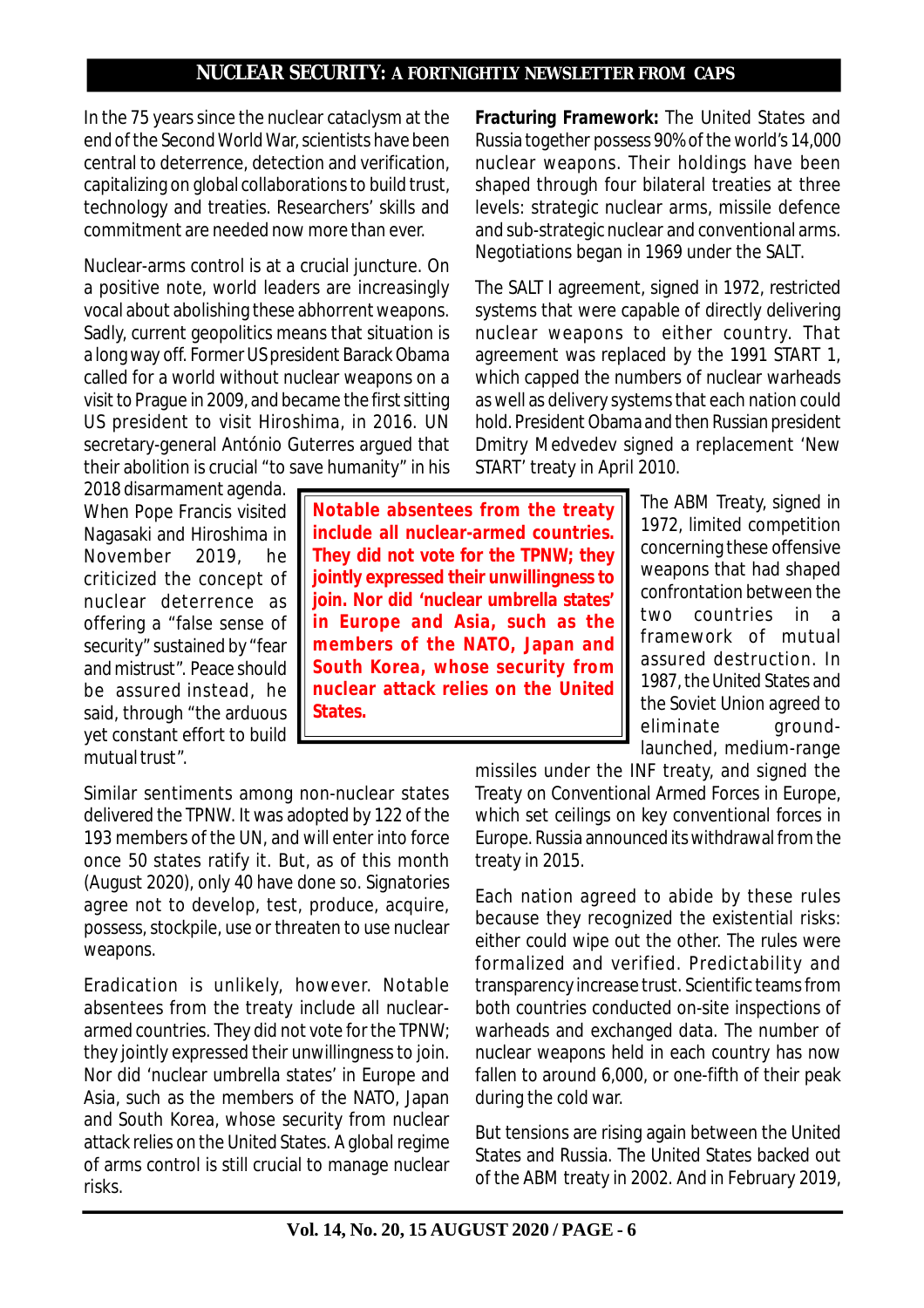**Negotiations have also stalled over a replacement for New START, which expires in February 2021. If the treaty is not renewed or extended, the nuclear arms race will go unchecked. The United States wants to bring in China and expand the scope of weapons covered. Russia wants to stick**

**to the original remit.**

it announced it would withdraw from the INF treaty, citing Russia's testing of prohibited missiles. After Russia made counter accusations,

both sides abandoned the treaty in August 2019.

*Enter China: Negotiations* have also stalled over a replacement for New START, which expires in February 2021. If the treaty is not renewed or extended, the nuclear arms race will go unchecked. The United States wants to

bring in China and expand the scope of weapons covered. Russia wants to stick to the original remit.

China's rise has transformed the geopolitical landscape. The United States cited that country's unrestricted build-up of nuclear forces as one reason for its withdrawal from the INF treaty. China has around 320 nuclear warheads, and more than 250 missile launchers capable of carrying them. The majority of its nuclear arsenal is in land-based, medium-range missiles.

For example, the Chinese ballistic missile Dongfeng 26 can travel 4,000 km, roughly the

distance from eastern China to Guam, a US territory in Micronesia in the western Pacific Ocean. Dongfeng 21 can reach a target 2,000 km away, enough to hit US aircraft carriers deployed around the South China Sea if launched from central western China. Dongfeng 17 is a manoeuvrable missile that can deliver

**in June this year, the United States invited China to attend its discussions with Russia in Vienna about what will replace New START. China declined. Not keen for the United States to dampen its nuclear ambitions, it would rather wait and see what happens in November's US presidential election. But there are good reasons for China to engage.**

both nuclear and conventional warheads at a similar range. It could function as boosters for a hypersonic glide vehicle flying at low altitude, which radars would have little time to detect.

These types of missile are the very assets that the United States and Russia could not possess under the INF treaty. For China, they are key to being able to compete with the United States in the western Pacific Ocean. It is because of these that the United States, keen to protect its superiority

in the region, wishes to bring China into the armscontrol fold.

So, in June this year, the United States invited China to attend its discussions with Russia in Vienna about what will replace New START. China declined. Not keen for the United States to dampen its nuclear

ambitions, it would rather wait and see what happens in November's US presidential election. But there are good reasons for China to engage. Not least, it could influence the agenda — to raise issues that concern it, such as the missile defence systems of the United States and its allies, which include Japan.

*Three Challenges:* Finding a trilateral arms-control strategy will be difficult for three reasons: First is a problem of game theory. It makes more sense for three players in a non-cooperative dilemma game to defect rather than cooperate. Conventionally, rational players would rather

> engage in an arms race than agree not to. That view changes when they look ahead. Players place more emphasis on the value they will gain in future — they would rather be guaranteed a smaller payback than risk gaining nothing or losing. Cooperation then becomes possible. That's why the United States and Russia agreed to act in the past. The game repeats endlessly,

and the devastating power of nuclear weapons makes the cost of defection high — a nuclear-first strike from the other.

In a three-way game, the outcome might be different. It is harder to find a stable equilibrium in the first place. And it's better for two to form a coalition against the other, even in the long run.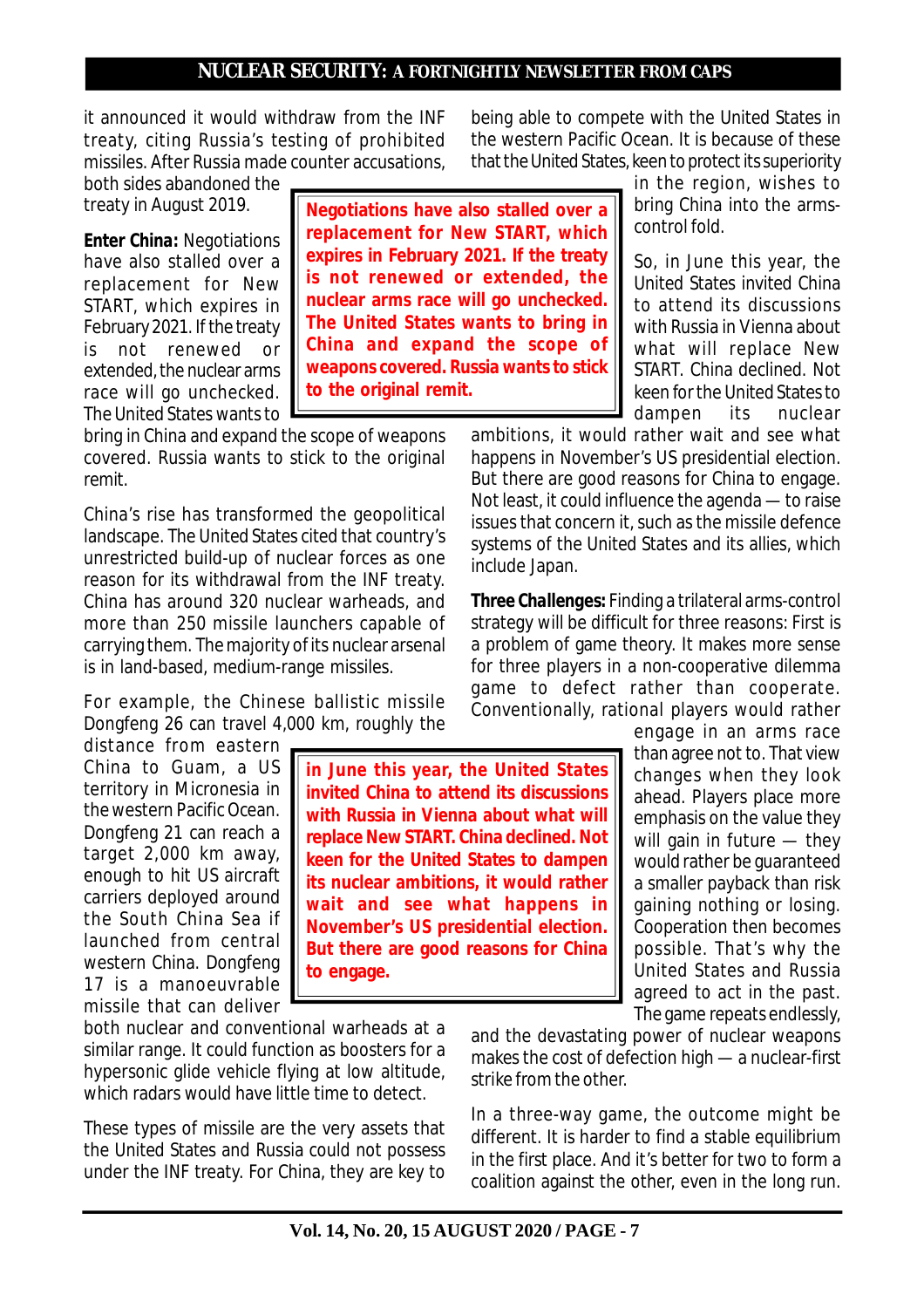Thus, every player fears others teaming up against them. When trust is missing, players prefer to stay in competition rather than reach agreement.

The key to trilateral arms control is to ensure that the isolated party benefits from signing up. It's unclear whether the confidence-building and verification measures associated with existing

arms-control treaties are sufficient to do that, and whether the level of transparency that could be required is acceptable for all three.

Second, power balances, strategic goals and arsenals that were evolving fast are now profoundly in flux. The economic power shifts

brought about by technology alliances and globalization have been accelerated and amplified by the COVID-19 pandemic. At potentially one of the most profound inflection points for centuries, it is hard to define a stable state of relations among countries that have different (and unpredictable) goals and assets.

From a global perspective (even as the pandemic continues), the United States is still a political and economic heavyweight, as well as a military

one. It has been pursuing cooperation with allies in the Indo-Pacific, Europe and the Middle East. Russia's power is declining: its core interests are in Europe and central Asia, and it is seeking to keep its superpower status, even if

only nominally. China's global status is rising: it has been extending its influence worldwide by economic and diplomatic means, such as the BRI, and its military focus has enabled it to gain dominance in the western Pacific. These three rival powers, with their varying future trajectories, face a major challenge in finding a sustainable way to accommodate all of their strategic interests.

**country.**

Third, boundaries are blurring between different types of weapon. Emerging technologies such as hypersonic gliders, precision-guided strike systems, robots and AI make conventional weapons as effective strategically as nuclear ones. Cyberattacks could cheat nuclear command-and-control systems and confuse decision-making, leading to risky situations. Satellite-imaging technologies

**The key to trilateral arms control is to ensure that the isolated party benefits from signing up. It's unclear whether the confidence-building and verification measures associated with existing armscontrol treaties are sufficient to do that, and whether the level of transparency that could be required is acceptable for all three.**

enhanced using AI make it easier to identify and target strategic assets such as missile-launch sites and commands. All of these factors complicate deterrence calculations. Discussion on regulating them has not produced any tangible results, and it will remain difficult.

*Steps Forward:* The United States, China and Russia should immediately begin talks that explore how stable strategic relationships can be built. That would reassure other countries and pave the way for more substantive security agreements. Meanwhile, the United States and Russia need to extend New START to avoid a gap in arms control**.**

The three powers should discuss ways to identify and reduce the risks associated with nuclear weapons, as well as how to implement transparency

> measures. Then they should take the following steps. First, agree the definition and scope of the weapons systems covered by an armscontrol treaty. Second, reach a mutual understanding regarding the definition of a strategic equilibrium that serves the security of each

country. This will involve balancing qualitative values with a quantitative formula. Third, formulate mechanisms for verification and confidencebuilding that prevent defection without compromising sensitive security information.

Researchers and specialists in security need to explore new models of deterrence and arms control. Win-win-wins need to be found for a three-player

**First, agree the definition and scope of the weapons systems covered by an arms-control treaty. Second, reach a mutual understanding regarding the definition of a strategic equilibrium that serves the security of each**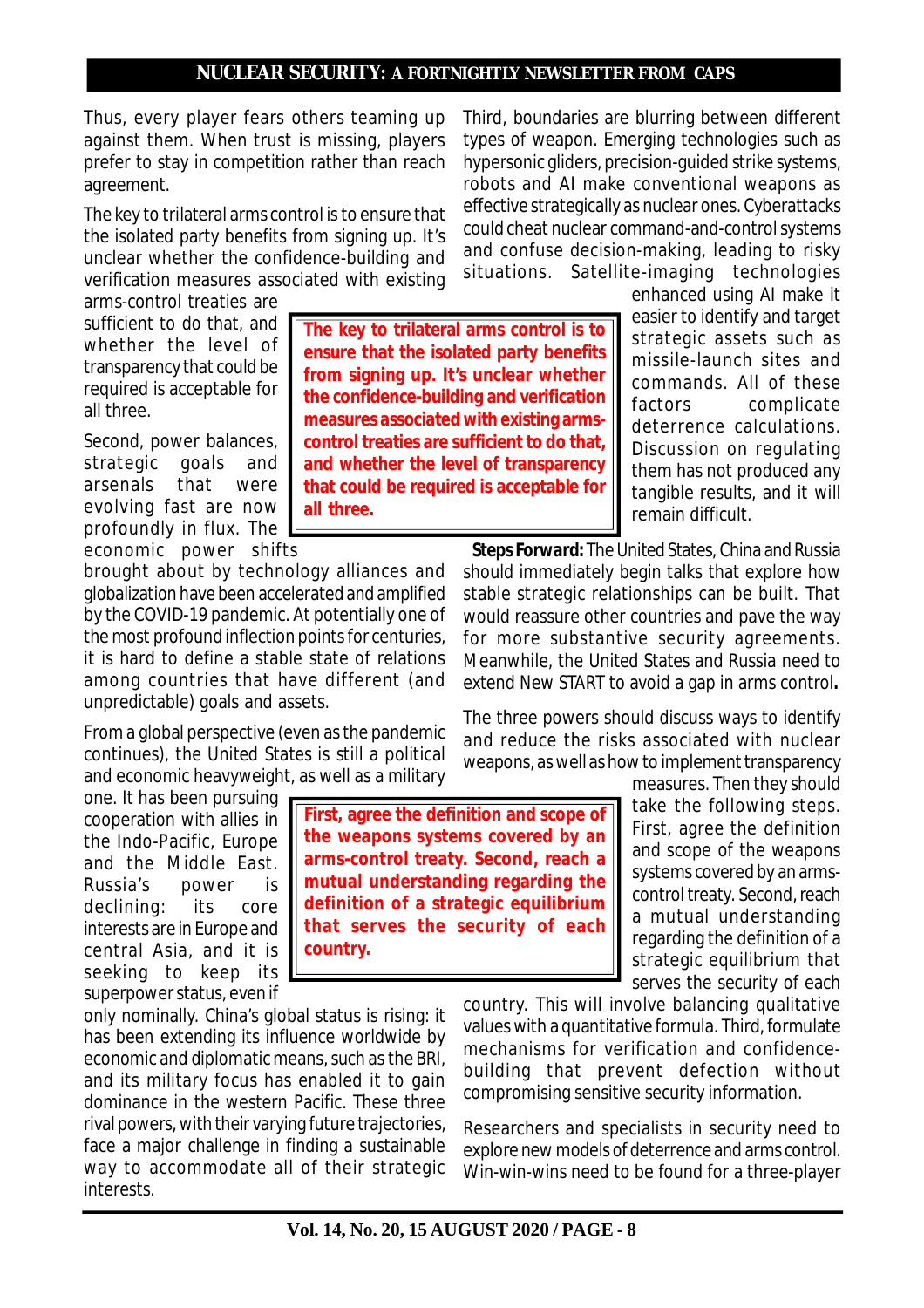game. And a formula is needed to convert the balance of strategic interests into measurable levels of force, given different goals and military assets. Deterrence strategies that cover nuclear, conventional and cyber capabilities also need to be designed.

Non-nuclear states must participate in arms-control discussions. East Asia could be one focal point for testing new strategies, for three reasons. First, it is caught in the middle of a competition between the United States and China. Second, four nuclear powers, including North Korea and Russia, are involved in the region's instability. And third, nonnuclear allies of the United States — Japan and South Korea — are major strategic and scientific

players in the high-tech environment that today shapes the power of states.

This places my country in a difficult but important position. Japan should take the lead in envisaging new forms of arms control, because it would be a way for the nation to commit to

its promise: that what happened to the people of Hiroshima and Nagasaki must never happen again.

*Source: https://www.nature.com/articles/d41586- 020-02282-9, 04 August 2020.*

#### **OPINION – Jacques Hymans**

#### **Beyond the Ruins of Hiroshima**

Seventy-five years ago, on 6 August 1945, an American warplane destroyed the city of Hiroshima with a single atomic bomb. Over the following five months, 140,000 people died. The surviving 210,000 came to be known in Japanese as *hibakusha*, 'bombed people'. A second atomic bomb destroyed the city of Nagasaki on 9 August, leaving 73,000 dead and 200,000 hibakusha.

In 1967, the psychiatrist Robert Jay Lifton published a major study of the hibakusha entitled *Death in Life*. Lifton argued that the hibakusha felt such severe survivor guilt that they wished they had died, too, and even thought of themselves as being already dead.

**The testimony of the hibakusha 'draws strength from the dead to resist and unsettle the conditions of this world, replacing them with an evolving vision of a different world – a world bound not by the image of the mushroom cloud, but by a sympathy for others that knows no earthly bounds.**

In her 1999 book *Hiroshima Traces*, the anthropologist Lisa Yoneyama describes the hibakusha's intense relationship with the dead differently from Lifton's 'death in life'. Yoneyama sees the hibakusha as giving the bomb's victims life after death. She writes that the hibakusha have developed 'testimonial practices' that can be compared to 'a shamanistic ritual that summons dead souls', to 'resurrect the deceased and endow them with voices'.

*Beyond the Mushroom Cloud*, a 2012 study by the ethicist Yuki Miyamoto, supports Yoneyama's interpretation. The testimony of the hibakusha, Miyamoto writes, 'draws strength from the dead to resist and unsettle the conditions of this world,

> replacing them with an evolving vision of a different world – a world bound not by the image of the mushroom cloud, but by a sympathy for others that knows no earthly bounds.' The Hiroshima Peace Memorial Ceremony is being held before a much

smaller crowd this year because of Covid-19, but millions will still see it on television or online. The hibakusha have achieved a remarkable feat of political jiujitsu. They have turned their bombed cities and bombed selves into powerful agents of peace.

The ICAN won the Nobel Peace Prize for its work on the UN Treaty on the Prohibition of Nuclear Weapons in 2017. The Nobel Lecture was given by the hibakusha and ICAN campaigner Setsuko Thurlow. 'To all in this hall and all listening around the world,' she said, 'I repeat those words that I heard called to me in the ruins of Hiroshima: "Don't give up! Keep pushing! See the light? Crawl towards it."' Since then, the treaty has been ratified by 40 nations; ten more, and it will enter into force.

*Source: London Review of Books, https:// www.lrb.co.uk/blog/2020/august/beyond-theruins-of-hiroshima, 06 August 2020.*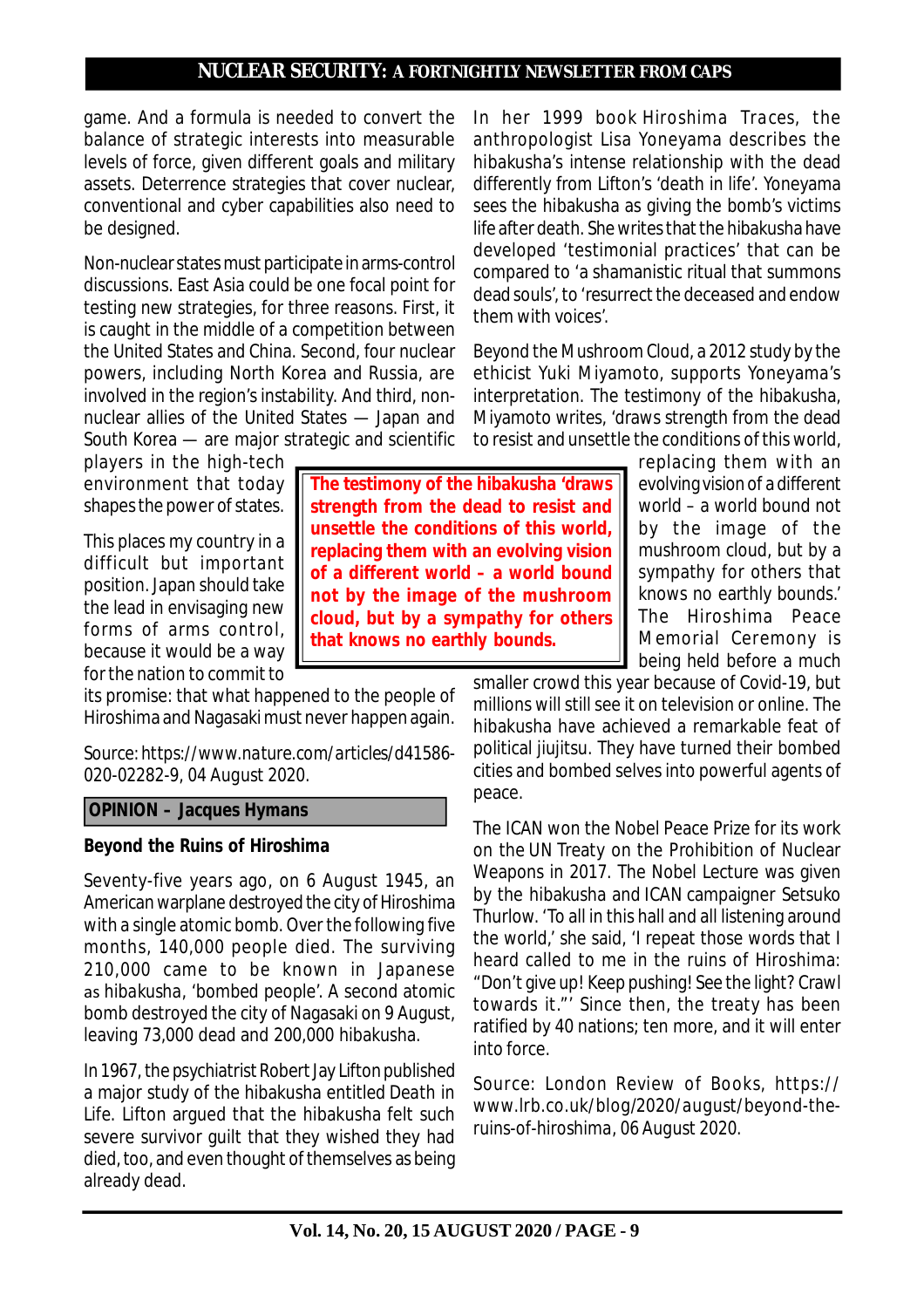#### **OPINION – Simon Henderson**

#### **Is China Helping Saudi Arabia to Build a Nuclear Bomb?**

Tuesday's (4 August) horrific blast in Beirut was too small to be an atomic bomb, but the prospect of a Middle East devastated by a nuclear exchange still should go up several notches because of news in the Wall Street Journal that Saudi Arabia, with Chinese help, has built a plant to process uranium ore. Although the story made the front page, the Journal may have underplayed its significance.

The plant, near the remote town of AlUla, is in the northwest of the kingdom, about midway between the holy city of Medina and Tabuk, the

side furthest from Iran. Apparently U.S. officials have known of the plant's existence for months, perhaps years, and appear to have leaked or briefed their concerns to the Journal's reporters. The role of the plant is to produce

"yellowcake," a semi-processed form of uranium, itself the crucial ingredient for both nuclear power reactors and atomic bombs.

The name comes from its color when it was first made decades ago. These days, yellowcake still may have the consistency of cake but is black or brown. It is an oxide of uranium — U3O8 — but its significance is that it is a necessary intermediate step to making uranium hexafluoride, the gas that can feed an enrichment plant. Depending on the layout of the centrifuges and the time spun, the resulting enriched uranium is either good for a power plant or a nuclear weapon.

Until Journal reporters asked the Saudis for comment, Riyadh had not acknowledged the existence of the plant. In terms of international protocols, that's sort of OK — but it suggests a lack of openness inconsistent with peaceful intent. China wasn't a comforting choice as a partner in this respect, either. Beijing can provide the necessary expertise, but its previous experience with such facilities has included Iran and Pakistan.

More to the point, processing uranium is linear. It goes from mining to processing (yellowcake), to conversion into dioxide and metal, to gasification (hexafluoride), to enrichment. Saudi Arabia has now ticked the first two boxes. Worse, from a proliferation perspective, it is not a step process in which one skill is mastered before starting on the next. The chances are that — in other remote parts of the kingdom, or hidden in plain sight there are, in various states of completion, a conversion plant, a gasification plant, and an enrichment plant or two.

The kingdom has not been good at putting

Washington at ease. In 2018, while visiting the U.S., Crown Prince Mohammad bin Salman, or MbS, told 60 Minutes: "Saudi Arabia does not want to acquire any nuclear bomb, but without

a doubt, if Iran developed a nuclear bomb, we will follow suit as soon as possible." Especially after the recent hospitalization of his father, King Salman, the 34-year-old MbS is the *de facto* leader of his country. American officials, particularly those wanting to back the prospective sale of U.S. civil nuclear technology for proposed Saudi power plants, previously have tried to minimize MbS's words as not being a definitive statement of policy. Unfortunately, they do appear to be a valid statement of intent.

Justifying Saudi behavior in terms of Iran's assumed continuing determination to have the capability to make nuclear weapons is an explanation, but it does not help US policy. For example, a different path appears to have been taken by Riyadh's close ally, the UAE, which has forsworn enrichment and is just starting up the first of four South Korean nuclear power reactors.

An additional concern is that Saudi Arabia continues to have an arsenal of Chinese longrange missiles. They reportedly have been

**China wasn't a comforting choice as a partner in this respect, either. Beijing can provide the necessary expertise, but its previous experience with such facilities has included Iran and Pakistan.**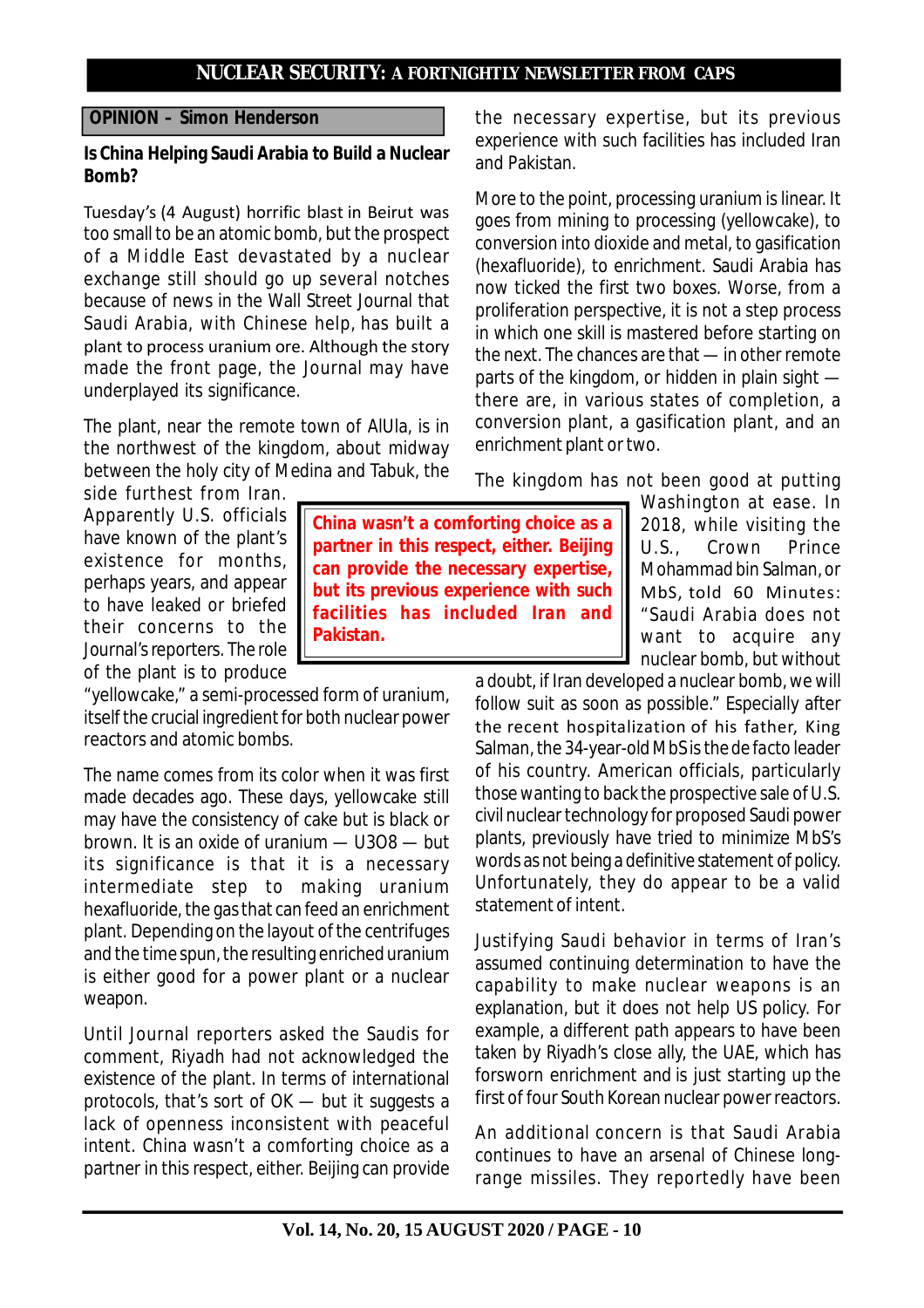updated since the 1980s when, to the consternation of the U.S. and Israel, the type supplied was capable of carrying a nuclear warhead. Anxieties were further tweaked last year, when China was discovered to be building a nuclear missile factory in

**An additional concern is that Saudi Arabia continues to have an arsenal of Chinese long-range missiles. They reportedly have been updated since the 1980s when, to the consternation of the U.S. and Israel, the type supplied was capable of carrying a nuclear warhead.**

the Saudi desert. The layout of that plant was virtually identical to one constructed in Pakistan in the 1990s.

The ultimate historical twist is that when Pakistan was racing toward a nuclear weapon capability in the early 1980s, its uranium conversion plant wasn't working properly. The bottleneck was temporarily overcome in May 1981 by China gifting enough highly-enriched uranium to make two atomic bombs (as well as the designs to construct the device). It was months before Western intelligence realized what had happened. Once again, now in Saudi Arabia, it would appear that time is of the essence.

*Source: https://thehill.com/opinion/international/ 510649-is-china-helping-saudi-arabia-to-build-anuclear-bomb, 05 August 2020.*

# **OPINION – Raphael Ahren**

#### **If the Enemy of My Enemy Gets the Bomb: Saudi Nuclear Plan Gives Israel Headache**

It's obvious why Jerusalem has vowed to do everything in its power to prevent Iran, which

continues to threaten the Jewish state with annihilation, from obtaining nuclear weapons. But what if Saudi Arabia — the archenemy of Israel's archenemy — were also interested in developing a nuclear weapons program?

This is not an entirely

hypothetical question. Riyadh is reportedly taking steps to advance its nuclear program in ways experts worry could indicate the future pursuit of

**aggression.**

uranium enrichment capability — in other words, the kingdom may be inching toward an atomic bomb.

As the saying goes, the enemy of my enemy is my friend. But in the Middle East's complicated system of strategic alliances, Riyadh's possible quest for

a military nuclear program poses a formidable dilemma for Jerusalem.

On the one hand, Israel no longer considers Saudi Arabia an enemy, but rather a partner in the fight against Shiite Iran and its proxies in Yemen, Lebanon, Syria and Gaza. A nuclear-armed Sunni-Arab power could go a significant way toward deterring Iran from further regional aggression. Moreover, Jerusalem seeks to establish diplomatic ties with Riyadh, which it hopes could convince the Palestinians to make the necessary concessions to reach a peace agreement.

On the other hand, Israel, which is believed to have a nuclear arsenal, has always actively opposed effort by other states in the region to acquire non-conventional weaponry. The Middle East is a volatile place, and the last thing Jerusalem wants is a nuclear arms race that could dramatically tip the balance of power and jeopardize its current military advantage over its neighbors.

"The Israeli policy is clear and consistent: No

country in the Middle East should have military nuclear capability," former Israeli national security adviser Yaakov Amidror told *The Times of Israel*. "However, as we anticipated, when the bad agreement was signed with Iran, it pushed other countries in the region to

acquire these capabilities, and the Middle East is becoming a more dangerous area," said Amidror, now a Fellow at the Jewish Institute for National

**Israel no longer considers Saudi Arabia an enemy, but rather a partner in the fight against Shiite Iran and its proxies in Yemen, Lebanon, Syria and Gaza. A nuclear-armed Sunni-Arab power could go a significant way toward deterring Iran from further regional**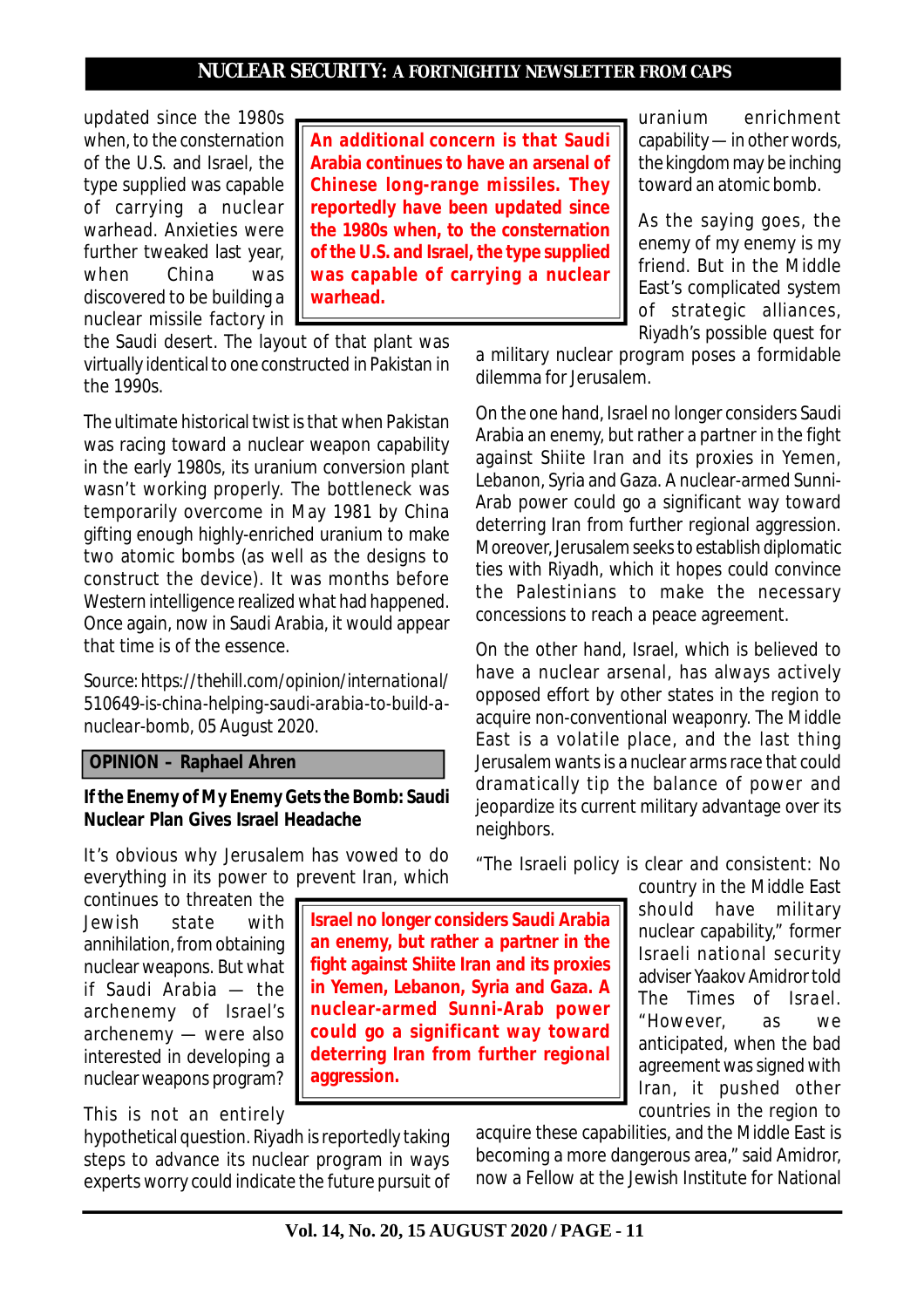Security of America's Center for Defense and Strategy.

At this particular juncture, it can be safely assumed that a Saudi bomb would not be directed at Israel, but rather serve as a deterrent against Iran. But in the ever-turbulent Middle East, Israel

had better be prepared for any eventuality, suggested Dore Gold, a former director-general of Israel's Foreign Ministry. "Nuclear weapons capability is also a function of intentions," he said. "Right now we have a Saudi leadership that probably shares certain strategic observations

about the region with us. Is it always going to be like that? I don't know. But it's something we have to watch and think about."

*Alarming Ambitions?* All indications are that Saudi Arabia, which has been working on a civilian nuclear program for many years, has not yet decided if it wants to strike a path towards nuclear weapons capability. And even if it did, it would take several years before it would be able to produce an atomic bomb.

But both the Wall Street Journal and the *New York Times* cited US intelligence officials worried about Riyadh possibly heading in that direction. Aided by China, the reports said, the kingdom constructed a

facility to extract uranium yellowcake from uranium ore, which can be enriched into fuel for a nuclear weapon.

The Saudis began working on various nuclear energy projects more than a decade ago; one of them aims to construct 16 nuclear reactors by 2040, another trains technicians for uranium mining and extractions. Saudi Arabia has acknowledged having extracted small amounts of uranium from ores, with the assistance of China and Jordan, which has led international

**All indications are that Saudi Arabia, which has been working on a civilian nuclear program for many years, has not yet decided if it wants to strike a path towards nuclear weapons capability. And even if it did, it would take several years before it would be able to produce an atomic bomb.**

**Saudi Arabia does not want to acquire any nuclear bomb, but without a doubt if Iran developed a nuclear bomb, we will follow suit as soon as possible," Saudi Crown Prince**

**Mohammed bin Salman.**

researchers and intelligence officers to look for possible facilities suitable for processing uranium ores and the production of uranium ore concentrate, yellowcake.

"Saudi Arabia has an ambitious nuclear program, which includes building an independent front-end

> nuclear fuel cycle, including possibly uranium enrichment capability," said Olli Heinonen, an expert on nuclear weapons programs at the Washington, DCbased Stimson Center.

> "Uranium enrichment capability will make Saudi Arabia, like Iran, a nuclear

weapon threshold state, which can — if it so decides — break out from its nuclear nonproliferation commitments and build nuclear weapons in a short period of time, perhaps in a few months." Thus, statements made by Saudi leaders to the effect that they want whatever Iran has are "alarming," he added.

Riyadh has not hidden its intention to become a nuclear power if Iran sets the precedent. "Saudi Arabia does not want to acquire any nuclear bomb,

> but without a doubt if Iran developed a nuclear bomb, we will follow suit as soon as possible," Saudi Crown Prince Mohammed bin Salman, the country's defacto leader, said in a March 2018 interview.

Heinonen, who worked for nearly 30 years at the International Atomic Energy Agency, including as head of its Department of Safeguards, has long warned about Iran's nuclear ambitions and is critical of Tehran's failure to come clean about its covert military program.

Countries cooperating with Saudi Arabia's nuclear project — mainly China but also Russia, South Korea, Argentina and the US — should promise the kingdom that it will be provided with fuel for civilian reactors that is produced elsewhere and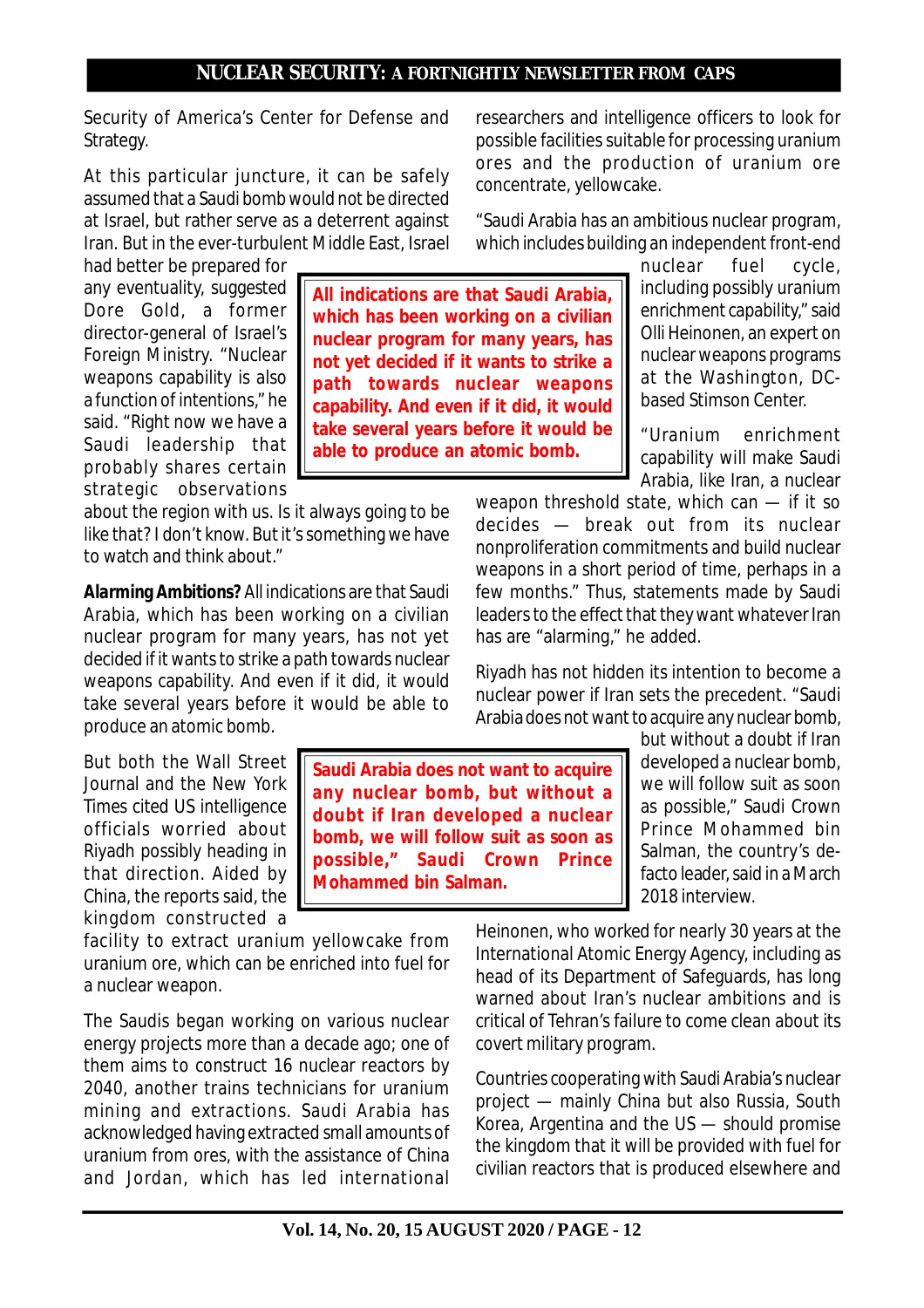**Jerusalem views the kingdom as a strategic partner, not only in combating mutual foe Iran and its proxies, but and in other areas as well. Furthermore, Saudi Arabia has become an ever-closer partner of Israel's**

**closest ally — the United States.**

urge it to forgo uranium enrichment on its own territory, Heinonen suggested.

*What's Israel's Role in All of This?* A Saudi Arabia

armed with nonconventional weapons has been a "low-level concern of Israel for 30 years, if not longer," said Joshua Krasna, an expert on the Arab world at the Jerusalem Institute for Strategy and Security. Fears of an "Islamic bomb"

predate even Pakistan's nuclear weapons program, which was heavily funded by Riyadh, he said.

In past decades, Jerusalem was never shy about voicing its opposition to its Arab neighbors' nuclear ambitions. But the situation with Saudi Arabia today is different and very tricky for Israel, Krasna went on. Jerusalem views the kingdom

as a strategic partner, not only in combating mutual foe Iran and its proxies, but and in other areas as well. Furthermore, Saudi Arabia has become an ever-closer partner of Israel's closest ally — the United States.

"When a country is perceived as friendly by

Israel's current government, there is very little you can do," he said. "I am sure we would be happy if the Saudis didn't work toward nuclear weapons. But that is not the same as saying we have a significant impetus to do something about it." "Working against the nukes of ostensible friends is a hard sell. You don't want to annoy your friends," he said.

Embarking on a loud diplomatic campaign against the Saudi plan would risk the still-covert rapprochement between Riyadh and Jerusalem, and also wouldn't be very effective, Krasna posited. "In the past, Israel protested big US arm sales to the Saudis, to Egypt and to the UAE," he recalled. "That has disappeared. Israel no longer lobbies against arms sales to Arab countries friendly to the US because it realized that it's the kind of fight that you waste a lot of resources on but that ultimately isn't successful."

> Officials in Jerusalem have been instructed not to talk to the press about the Saudis' nuclear plans, but are obviously following the developments in Saudi Arabia very closely and with some degree of concern.

People with knowledge of

the matter estimate that Riyadh has recently intensified nuclear cooperation with Beijing because China has lower nonproliferation standards than the US or other Western countries, but that the Saudis ultimately prefer to work together with Washington on this matter. After all, Saudi Arabia is aware that China and Russia are closely aligned with Iran, which could become a problem if Riyadh ever decided to militarize its

nuclear program.

*Is Israel Blocking a US-Saudi Nuclear Agreement?* Even though Israel has stayed mum so far, it remains opposed to Arab countries enriching uranium on their territory, according to Ilan Goldenberg, the director of the Middle East Security

Program at the Center for a New American Security. This policy makes it more difficult for the US to reach a nuclear agreement with the Saudis that would rule out a future military program, he argued.

"The best way to prevent Saudi Arabia from getting nuclear weapons is through the best civil nuclear program agreement possible that puts meaningful restrictions on the nuclear activities that could be leveraged for a weapons program," Goldenberg said. "But thus far Israel has strongly opposed any 123 agreement between the US and Saudi that does not entail forgoing all domestic enrichment."

So-called "123 agreements," named after section 123 of the Atomic Energy Act passed by Congress in 1954, require nuclear cooperation agreements

# **Even though Israel has stayed mum so far, it remains opposed to Arab countries enriching uranium on their territory This policy makes it more difficult for the US to reach a nuclear agreement with the Saudis that would rule out a future military program.**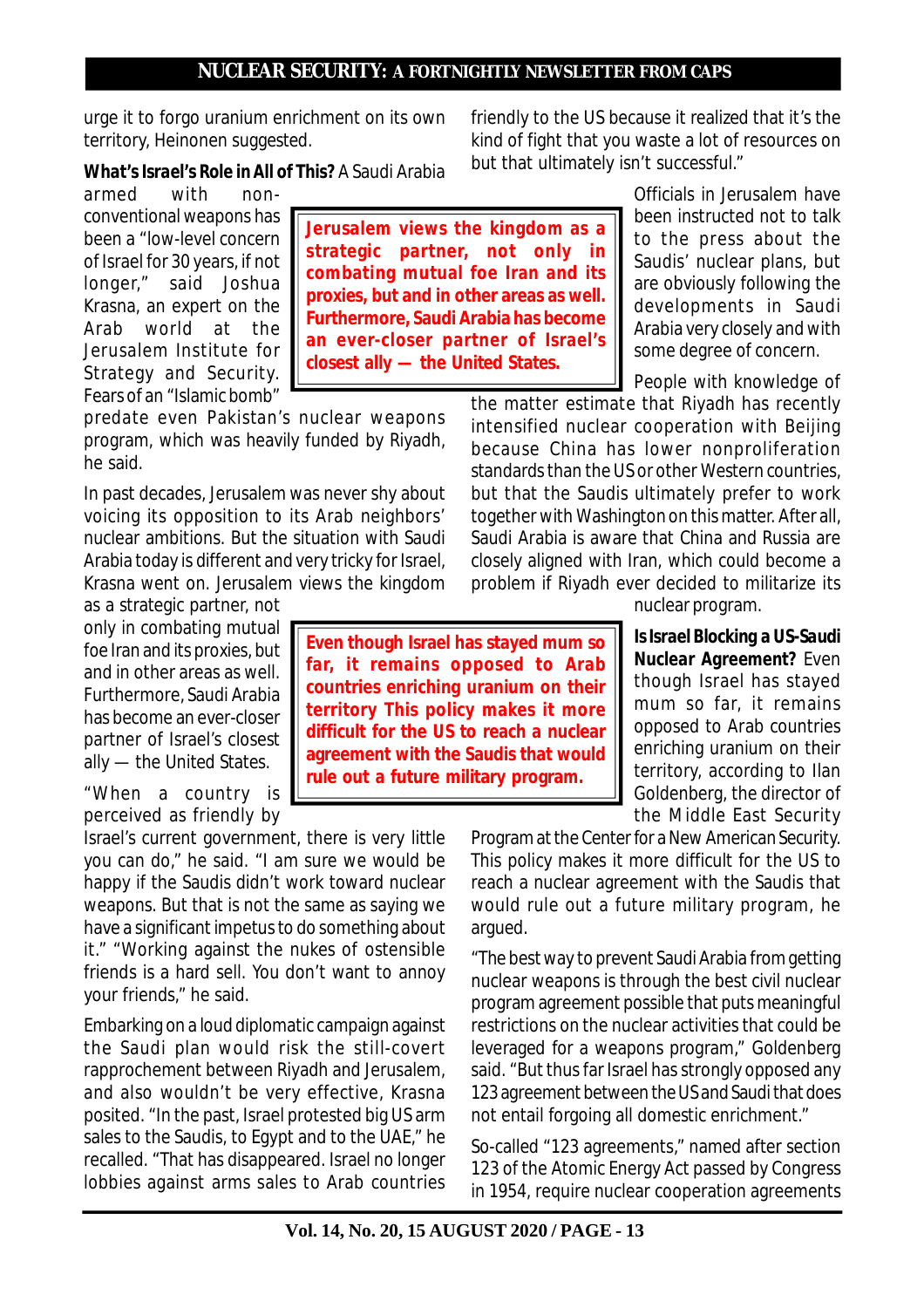with foreign governments to meet several nonproliferation criteria.

In the current political climate, asking Saudi Arabia to agree that it will not be allowed to enrich uranium — something that Iran was allowed to do even under the now largely defunct 2015 nuclear deal — is "unrealistic," according to Goldenberg."And the end result of taking such a

hard line is that the Saudis will just cut deals with the Chinese that are much less restrictive," he predicted. "So what Israel should do is have deep discussions with the US about a 123 agreement for the Saudis, but ultimately support something realistic that is achievable and ensures Saudi Arabia's program remains civilian in nature."

*Source: https://www.timesofisrael. com/if-theenemy-of-my-enemy-gets-the-bomb-saudinuclear-plan-gives-israel-headache/, 13 August 2020.*

# **OPINION – Tong Zhao**

# **Managing the Sino-American Dispute Over Missile Defense**

Despite the opacity and secrecy over China's nuclear weapons, a public debate has broken out in China about the country's nuclear arsenal. Hu Xijin, the chief editor of Global Times reportedly China's highest-circulation newspaper — made repeated calls for China to quickly and massively build up its nuclear forces. Supporters of nuclear expansion believe that a larger Chinese nuclear arsenal is the key to prevent a war with Washington and "nothing else could work." The overt nature of the debate is unprecedented and shifts public opinion toward greater enthusiasm for a more robust nuclear posture.

Hawkish, nationalistic opinion leaders add fuel to an already intensifying military competition between the United States and China that now risks spilling over into the nuclear domain. With

an active arsenal of about 3,800 warheads, America's nuclear stockpile is still almost 12 times larger than China's, according to open-source research. But Beijing's nuclear modernization efforts have raised the stakes. While it once was the smallest nuclear power among the five nuclear-weapon states under the NPT, it is now the third largest — behind only the United States

**With an active arsenal of about 3,800 warheads, America's nuclear stockpile is still almost 12 times larger than China's, according to open-source research. But Beijing's nuclear modernization efforts have raised the stakes. While it once was the smallest nuclear power among the five nuclearweapon states under the NPT, it is now the third largest — behind only the United States and Russia.**

and Russia. Worried that its arsenal will at least double before 2029, Washington has threatened to spend Beiling " into oblivion" unless it joins arms control talks. Senior U.S. officials even considered resuming nuclear testing to force China to the negotiation table.

However, America's coercive strategy has not

worked and will not work. Instead, it will reinforce a view in China that arms control is a trap laid by White House officials to contain China and undermine its security. But Washington can convince Beijing otherwise if it includes missile defense in the discussion agenda. It is time for the two countries to launch a dedicated effort on this issue because missile defense generates more Chinese suspicion about the U.S. military's strategic intentions toward China than anything else. Previous bilateral dialogues have been too generic and superficial to tackle the sources of disagreements. But if China and the United States are willing to examine how ambiguities in both countries' capabilities and policies have caused unnecessary mutual suspicions, they could find a new path to manage this dispute and advance mutual security.

*Arms Control and Sino-American Relations:*Arms control can be a useful tool for China and the United States to manage their military competition by making it less dangerous and costly. That said, the United States needs to be clear-eyed about the limits of its coercive leverage to force China into arms control. Beijing, for its part, is confident in its ability to outcompete Washington for regional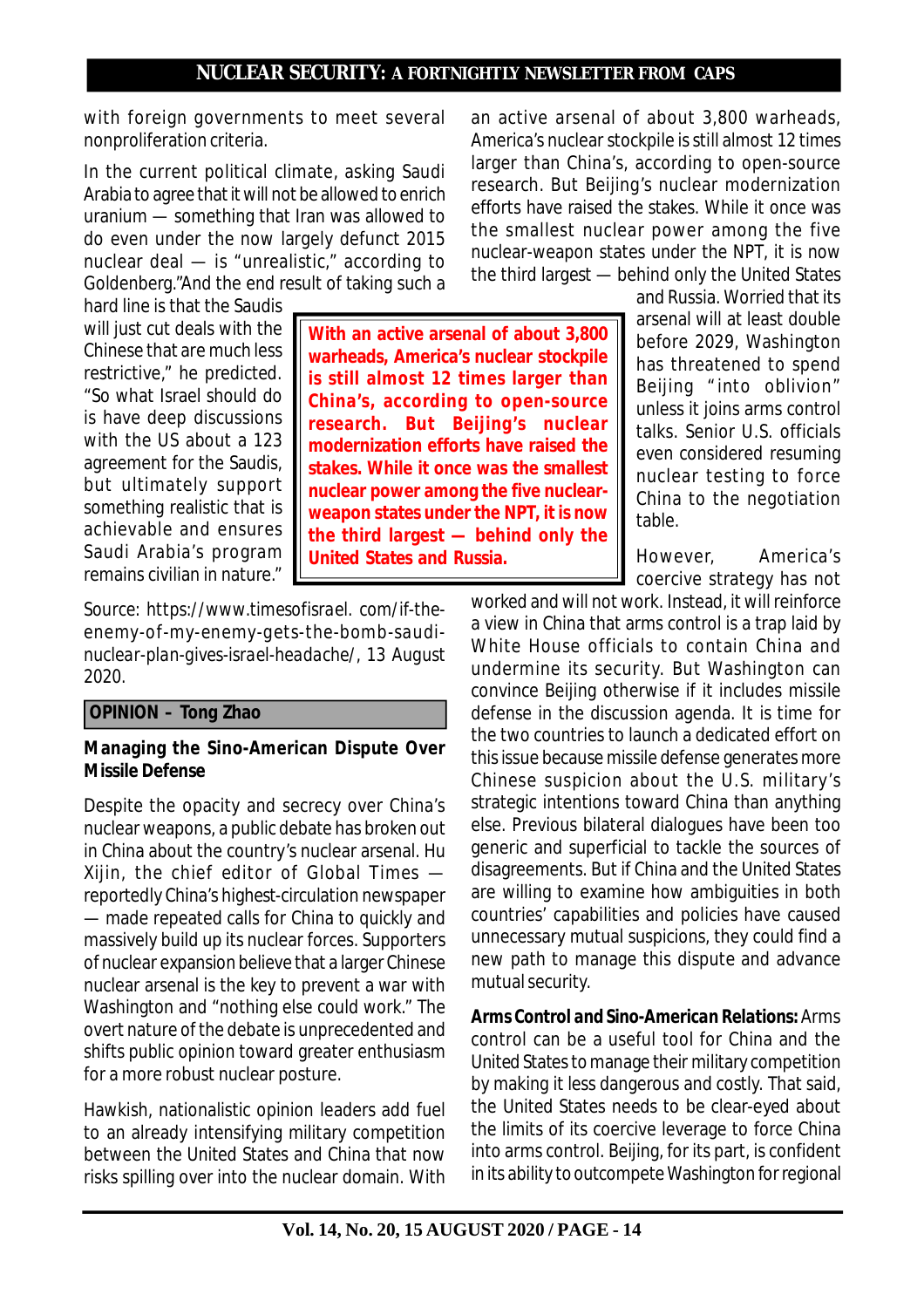**When it comes to U.S. strategic military capabilities, missile defense is China's top concern. Beijing worries that, in a conflict, the United States might attack China's nuclear forces and then use its defenses to block China's**

**few surviving weapons.**

military superiority and its will is hardened by the perceived U.S. arrogance to threaten an all-out arms race. In its budget for next year, China's defense spending will grow by 6.6 percent, even though the central government's overall budget will contract and other spending such as in education and diplomacy will see unprecedented cuts by 7.5 percent and 11.8 percent, respectively. China's population, which is suffering economically from the pandemic and recession, might normally oppose this reallocation. But many Chinese are mobilized by perceived American hostility and support greater government investment into comprehensive military modernization.

U.S. threats also make it difficult for officials and scholars who support arms control, like me, and worry about being seen as unpatriotic for promoting cooperation with the United States. As

free and open internal discussions about the benefits of arms control become increasingly difficult, China's defense industry faces even fewer checks and the hawkish voices prevail.

China is right to be

suspicious of U.S. intentions when it comes to arms control. The Trump administration has withdrawn from existing arms control and nonproliferation agreements, as did the administration of President George W. Bush. While countries engage in foreign policy to pursue their own interests, historically, the United States has often used arms control to maximize its own military advantage as opposed to promoting cooperative security. For the United States to change China's mindset it should help Beijing reach the conclusion that arms control could be mutually beneficial and that Washington is serious in pursuing forms of cooperation that would accommodate both countries' interests. Washington should, therefore, abandon its current approach and put forward realistic proposals. There is no more important step for Washington to take than to signal to Beijing that China's concerns over U.S. missile defense would be part of any future arms control discussion.

*China's Top Concern:* When it comes to U.S. strategic military capabilities, missile defense is China's top concern. Beijing worries that, in a conflict, the United States might attack China's nuclear forces and then use its defenses to block China's few surviving weapons. By undermining China's nuclear retaliation capability in this way, missile defenses could neutralize China's ability to deter a nuclear attack and thus leave it vulnerable to U.S. nuclear coercion. This fear may appear exaggerated to the United States but it is genuine and widely held by Chinese strategists. In fact, it is the single most important external driver of China's ongoing and comprehensive nuclear modernization efforts. China's long-range missiles with multiple warheads, air-launched ballistic missiles, strategic nuclear submarines, and, in the future, intercontinental hypersonic glide missiles,

> among other new nuclear systems, in various ways all contribute to China's systematic efforts to build countervailing capabilities against U.S. missile defense.

The good news is the missile defense dispute is

not a result of an unresolvable conflict of interests. Washington has a longstanding official policy, which the Trump administration has rearticulated, of not aiming to undermine China's nuclear deterrent with missile defenses. Ambiguities around U.S. policy and capabilities, however, have led to serious Chinese suspicions about whether America's actual capabilities and plans are consistent with its stated policy. Chinese officials believe America's true objective is more ambitious and hostile, and Beijing has invested in advanced nuclear capabilities to counter the perceived threat. The U.S. government, on the other hand, sought to reassure Beijing that its homeland missile defense is aimed only at so-called rogue states. Thus, Washington was willing to tolerate some slight growth of China's nuclear capability in response to the American missile defense deployment. However, Beijing's strategy to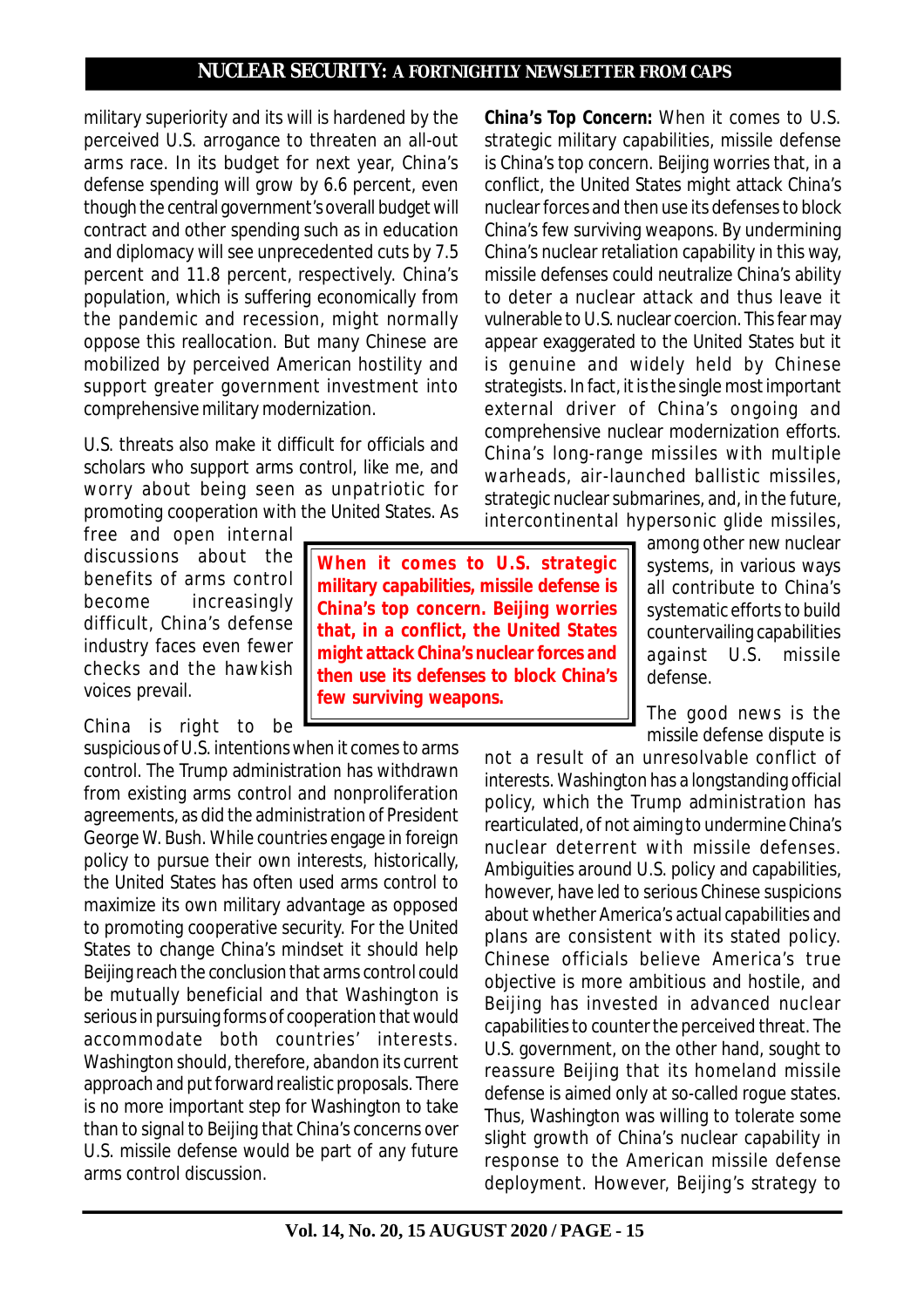**One Chinese suspicion is whether Washington is using the North Korean nuclear threat as an excuse to build a missile defense system that is actually designed to protect the United States from China's long-range missiles. This concern is at the core of a serious U.S.- Chinese dispute since 2016 over the purpose behind the U.S. deployment of a THAAD missile defense system to**

strengthen its nuclear forces lacks clarity and appears so excessive it has led the United States to suspect that China's nuclear buildup foreshadows a shift toward a more aggressive nuclear posture.

One Chinese suspicion is whether Washington is using the North Korean nuclear threat as an excuse to build a missile defense system that is

actually designed to protect the United States from China's long-range missiles. This concern is at the core of a serious U.S.-Chinese dispute since 2016 over the purpose behind the U.S. deployment of a THAAD missile defense system to South Korea. Washington argued that the deployment is useful only for defending against short-range North

Korean missiles. Beijing, however, believes it could enhance — and is intended to enhance the capability of U.S. homeland defenses. This prompted China to impose severe economic sanctions and political pressure on South Korea to stop the deployment. Those punishments did

**South Korea.**

not work but significantly damaged the bilateral relationship.

The disagreement over the missile defense battery in South Korea hinged largely on technical questions about the capabilities of a single truck-mounted radar system.

Using publicly available information, nongovernmental experts were able to make insightful estimates about the technical capability of the AN/TPY-2 radar and its potential impact on China. Therefore, with a joint study based on open-source data, the two countries could have clarified some of the technical ambiguities over that radar's capability. But the failure of the two sides to recognize the existence of a genuine technical disagreement led to a missed opportunity for substantive engagement on this

specific but critically important issue, which then caused mutual misinterpretations of each other's strategic intentions.

*What should Beijing and Washington Do?:* The existing distrust between China and the United States on missile defense has its roots in the accumulation of mismatched understandings on various concrete issues, such as if certain radar

> systems can track Chinese warheads, whether some missile defense systems are overkill against North Korean technologies, and why Washington is contemplating spacebased interceptors. Exchanging complaints at the political level won't help. Instead, efforts to tackle disagreements over narrowly defined but

concrete issues have the best chance to clarify unintended ambiguities.

As a first step toward mitigating distrust, Washington and Beijing should conduct a joint expert study about the technical feasibility of

**As a first step toward mitigating distrust, Washington and Beijing should conduct a joint expert study about the technical feasibility of building a missile defense system that could deal with North Korean missiles without significantly affecting China.**

building a missile defense system that could deal with North Korean missiles without significantly affecting China. This study should take place at the unclassified level and use only open-source data. Previous open-source

research indicates that this approach can be technically feasible and help minimize political complications. Of course, this could backfire. Experts could conclude from this study that it is impossible to design such a missile defense system due to various technical and geographical constraints. Yet recognizing that there are practical challenges for the United States to counter the North Korean threat without affecting China could, in itself, help mitigate worst-case thinking in Beijing.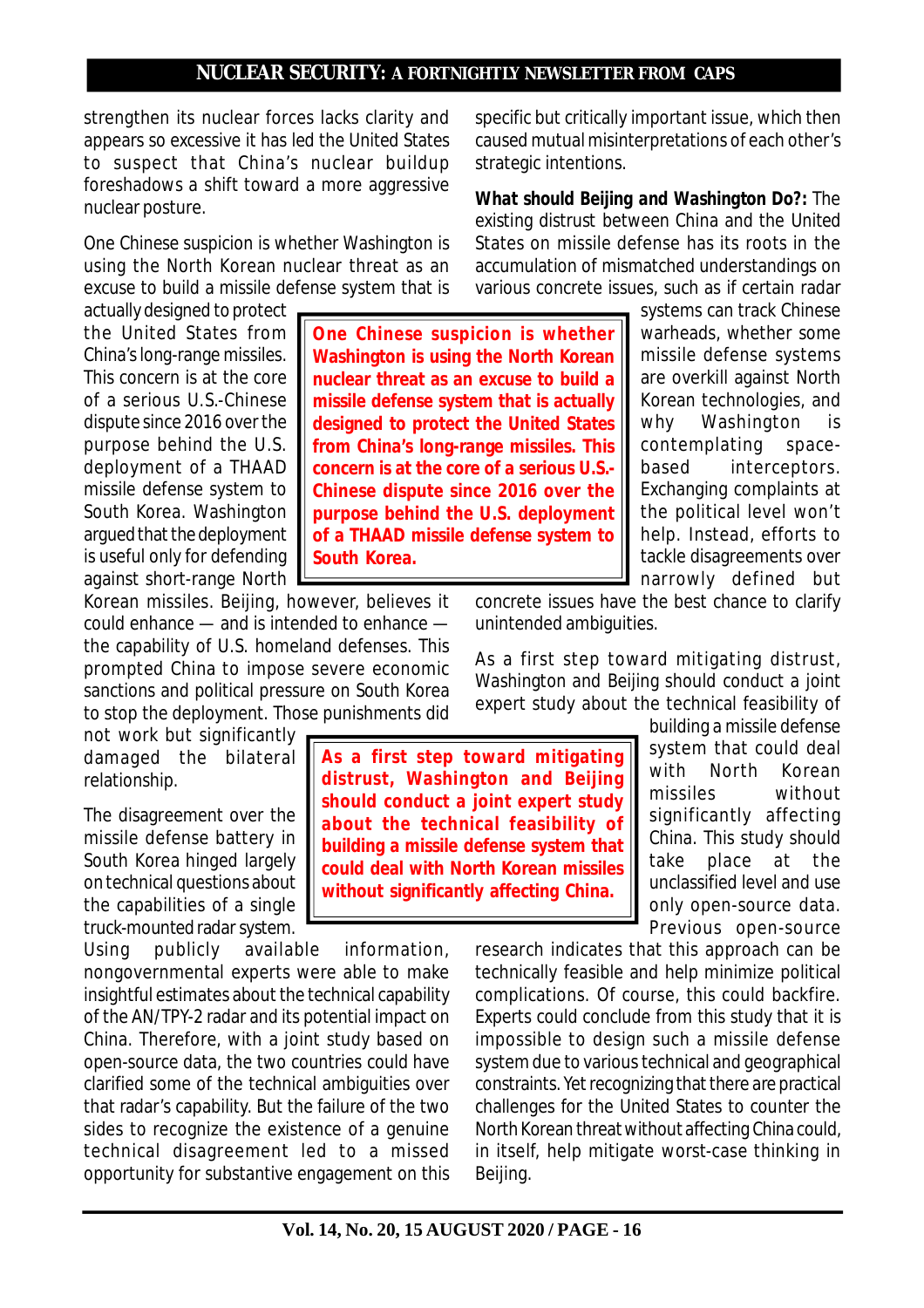In addition, Washington should demonstrate to Beijing that it is serious about exploring options that may make its missile defense less threatening to China's nuclear deterrent in the future. When

the United States contemplates new missile defense plans, it should analyze what technological choices and deployment strategies can best minimize their potential impact on China's longrange nuclear missiles. American officials should release declassified excerpts of the technical

studies to the public so that Chinese experts can analyze U.S. thinking on the matter. This can be a confidence-building measure for those U.S. missile defense plans that concern China most, including those of building layered homeland defense and of building boost-phase missile defense systems in Northeast Asia that can

intercept missiles before their engines burn out.

Another step to demonstrate U.S. sincerity would be to indicate its willingness to have an expert-level discussion with China to explore the possibility of incorporating missile defense into an

inclusive arms control framework. Under such an arrangement, the United States could continue expanding its missile defense against so-called rogue states, if Washington also cuts certain nuclear attack capabilities simultaneously. A trading mechanism between strategic offensive and defensive weapons could provide a flexible framework for Washington and Beijing to achieve two goals simultaneously: enhance bilateral strategic stability and protect unique security interests.

Joint technical studies, transparent decisionmaking, and expert-level discussions on missile defense can also be the subject of U.S.-ChineseRussian trilateral arms control talks. Russia shares the same concern with China about U.S. missile defense and has more experience than China in negotiating with the United States. With Moscow

**With Moscow on its side, Beijing may feel more comfortable with starting an arms control discussion with Washington. That said, whether a bilateral or trilateral discussion, U.S. willingness to engage on the issue of missile defense could pave the way for Chinese restraint in its nuclear modernization.**

on its side, Beijing may feel more comfortable with starting an arms control discussion with Washington. That said, whether a bilateral or trilateral discussion, U.S. willingness to engage on the issue of missile defense could pave the way for Chinese restraint in its nuclear modernization.

By broadening the discussion beyond a narrow focus on offensive nuclear capabilities, this would help address a major obstacle to Sino-American arms control cooperation — the considerable asymmetry in their nuclear stockpiles. In Washington, there is concern about whether China's growing interest in a rapid nuclear

> response capability, coupled with the advancement of its early warning system and theater-range nuclear forces, indicates a shift toward a more aggressive nuclear employment posture aimed at limited nuclear use. Greater

Chinese transparency on these issues could serve as a goodwill response to reciprocate the U.S. openness to discussing missile defense.

*Looking Ahead:* The rapid deterioration of the U.S.- Chinese relationship highlights the urgency — and reveals a potential opportunity — for substantive engagement on longstanding security disputes. Worried about a race to the bottom, senior Chinese officials repeatedly declared that China is willing to talk about all issues of mutual concern with Washington through a series of dialogues. American officials have also called on China to join an arms control framework with the United States and Russia. But Washington offered little hint of the intended scale and scope of that

**Washington offered little hint of the intended scale and scope of that framework and it is not clear what it wants Beijing to sign up to. To China, which has much less experience in arms control negotiations, the whole undefined concept may appear too intimidating to commit to.**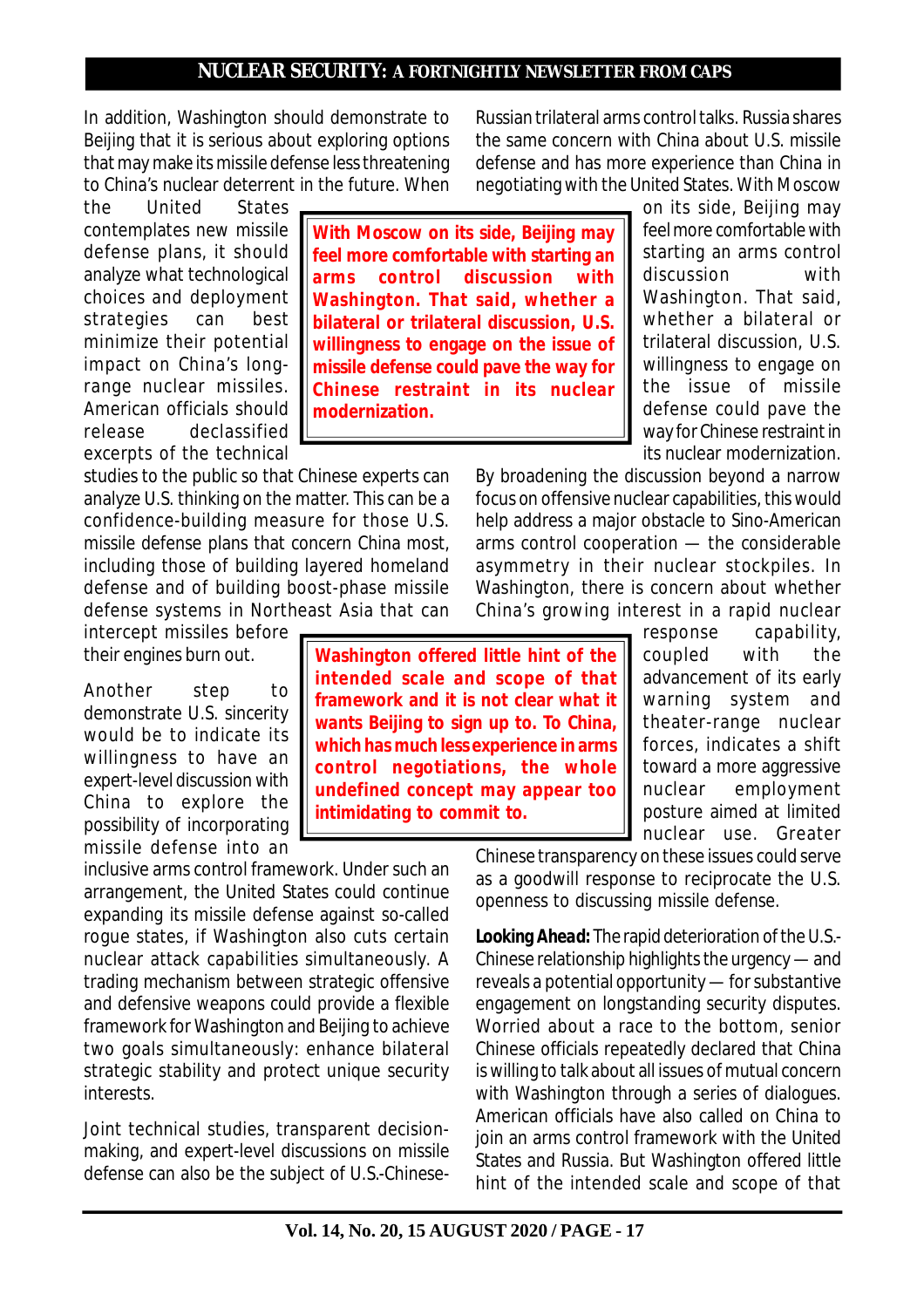**All over the world, the United States and Russia have the largest nuclear arsenal ... this is international consensus. So they should take the lead in international**

**nuclear disarmament," said Cui.**

framework and it is not clear what it wants Beijing to sign up to. To China, which has much less experience in arms control negotiations, the whole undefined concept may appear too intimidating to commit to. A more promising approach is for Washington to engage Beijing in quiet and substantive exchanges on a range of more specific security concerns, including on the issue of missile defense. Radical arms control measures like numerical reductions in nuclear capabilities are unrealistic for the near term, but initial talks can start with less controversial measures identified above.

In a new research report for the Carnegie Endowment for International Peace, I outline

additional steps Washington and Beijing can take, both individually and cooperatively, to prevent their missile defense dispute from further exacerbating mutual

hostility and fueling a burgeoning arms race. Crude coercive threats will not get Beijing to the negotiation table. At the same time, the opacity surrounding China's nuclear program is unhelpful in generating trust with the United States. But coolheaded efforts to address the missile defense dispute can help open the door to serious and broad-ranging arms control cooperation in the future. The two countries should turn their previously superficial and sporadic dialogues into substantive efforts to address the underlying sources of disagreements and clarify ambiguities. There are mutually beneficial options to prevent a costly and dangerous arms race but the window to engage may close soon.

*Source: War on the Rocks, https://www.nature. com/articles/d41586-020-02282-9, 11 August 2020.*

#### **NUCLEAR STRATEGY**

#### **CHINA**

#### **It is not Right Timing for China to Join U.S.- Russia Arms Control Talks: Chinese Ambassador**

China's nuclear power is not at the same level as that of the United States and Russia, and it is not yet the right timing for China to join their nuclear disarmament talks, Chinese Ambassador to the United States Cui Tiankai has said.

"All over the world, the United States and Russia have the largest nuclear arsenal ... this is international consensus. So they should take the lead in international nuclear disarmament," said Cui in an online interview with Nicholas Burns, executive director of the Aspen Strategy Group, and Andrea Mitchell, chief foreign affairs correspondent of NBC News, while attending the 2020 Aspen Security Forum on Aug. 4.

"China has a very small amount of nuclear weapons. It's not at the same level. We are far

> behind the U.S. and Russia," Cui said. Only when the United States is ready to reduce its arsenal to the size of China's can both sides begin real negotiation, he said, adding, "I hope we could be

given a very convincing answer."

Noting that the United States and Russia are having "very important negotiations" on some existing nuke control treaties, such as the New Strategic Arms Reduction Treaty, Cui said the treaties are "extremely important for international strategic stability."

"We hope these treaties could continue," he said.

*Source: Xinhua, http://www. xinhuanet.com/ english/2020-08/11/c\_139282059.htm, 11 August 2020.*

#### **RUSSIA**

#### **Russia Warns it will See any Incoming Missile as Nuclear**

Russia will perceive any ballistic missile launched at its territory as a nuclear attack that warrants a nuclear retaliation, the military warned in an article. The harsh warning in the official military newspaper *Krasnaya Zvezda* (Red Star) is directed at the United States, which has worked to develop long-range non-nuclear weapons.

The article follows the publication in June of Russia's nuclear deterrent policy that envisages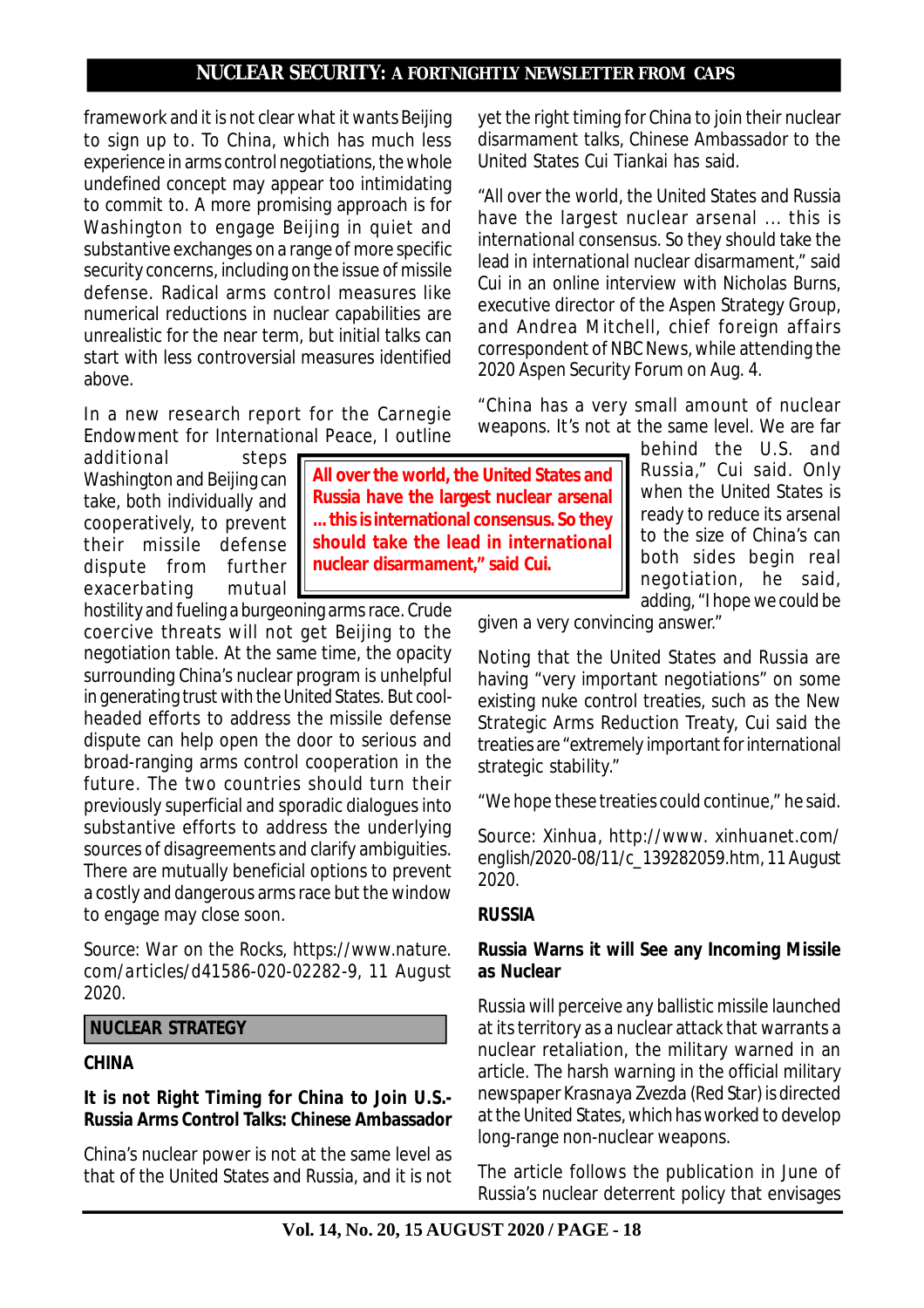**In line with Russian military doctrine, the new nuclear deterrent policy reaffirmed that the country could use nuclear weapons in response to a nuclear attack or an aggression involving conventional weapons that "threatens the very existence of the**

the use of atomic weapons in response to what could be a conventional strike targeting the

nation's critical government and military infrastructure.

In the *Krasnaya Zvezda* article, senior officers of the Russian military's General Staff, Maj.-Gen. Andrei Sterlin and Col. Alexander Khryapin, noted that there will be no way to determine if an incoming

ballistic missile is fitted with a nuclear or a conventional warhead, and so the military will see it as a nuclear attack.

**state.**

"Any attacking missile will be perceived as carrying a nuclear warhead," the article said. "The information about the missile launch will be

automatically relayed to the Russian militarypolitical leadership, which will determine the scope of retaliatory action by nuclear forces depending on the evolving situation."

The argument reflects Russia's longtime concerns about the development of weapons that could give

Washington the capability to knock out key military assets and government facilities without resorting to atomic weapons. In line with Russian military doctrine, the new nuclear deterrent policy reaffirmed that the country could use nuclear weapons in response to a nuclear attack or an aggression involving conventional weapons that "threatens the very existence of the state."

The policy document offered a detailed description of situations that could trigger the use of nuclear weapons, including the use of nuclear weapons or other weapons of mass destruction against Russia or its allies.

In addition to that, the document states for the first time that Russia could use its nuclear arsenal if it receives "reliable information" about the launch of ballistic missiles targeting its territory or its allies and also in the case of "enemy impact

**Russia has designated the 'red lines' that we don't advise anyone to cross…If a potential adversary dares to do that, the answer will undoubtedly be devastating. The specifics of retaliatory action, such as where, when and how much will be determined by Russia's military-political leadership depending on the situation.**

on critically important government or military facilities of the Russian Federation, the

> incapacitation of which could result in the failure of retaliatory action of nuclear forces." U.S.-Russia relations are at post-Cold War lows over the Ukrainian crisis, the accusations of Russian meddling in the U.S. 2016 presidential election and other differences.

Russian officials have cast the U.S.-led missile defense program and its plans to put weapons in orbit as a top threat, arguing that the new capability could tempt Washington to strike Russia with impunity in the hope of fending off a

> retaliatory strike. The *Krasnaya Zvezda* article emphasized that the publication of the new nuclear deterrent policy was intended to unambiguously explain what Russia sees as aggression.

"Russia has designated the 'red lines' that we don't

advise anyone to cross…If a potential adversary dares to do that, the answer will undoubtedly be devastating. The specifics of retaliatory action, such as where, when and how much will be determined by Russia's military-political leadership depending on the situation."

*Source: Vladimir Isachenkov, https://apnews.com/ 888e0816c6fa7f58b9ad4f1e97993643, 07 August 2020.*

### **BALLISTIC MISSILE DEFENCE**

#### **ISRAEL**

#### **Israel Successfully Carries out Arrow-2 Interception Test**

A test of the Arrow 2 interceptor system, part of the Arrow Weapon System, was successfully carried out Wednesday (12 August) night along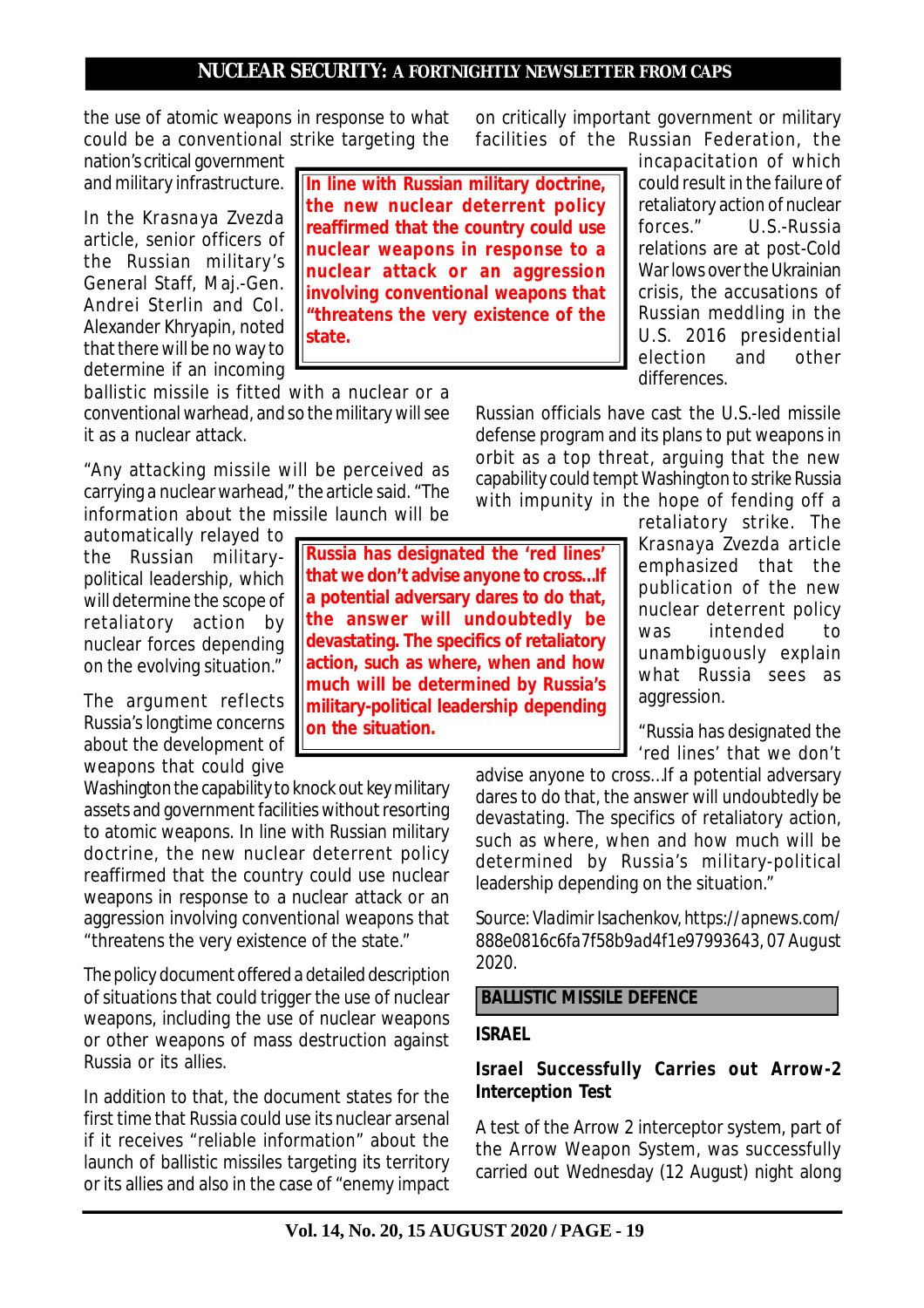**The integration of both systems in Israel's air-defense mechanism significantly expands and enhances the state's capability to defend against current and future threats." The Arrow 2 forms a key layer of Israel's multilayered defense system along with the Arrow 3, David's**

**Sling and Iron Dome.**

with the US MDA, the Defense Ministry said. The advanced system is designed to intercept longrange missiles. It successfully intercepted a Sparrow simulated long-range, surface-to-surface missile, which could one day be fired at Israel by Iran, such as the Shahab 3 MRBM with an explosive warhead.

… The test was conducted at 11:45 p.m. at a test site in central Israel. It was led by Israel Aerospace Industries (IAI), IMDO, the US MDA and the IAF. The interception was conducted by IAF service members together with

engineers from the institutions involved in the system's development. The various layers of Israel's air-defense mechanism were employed in this test to ensure their readiness and efficacy in operational scenarios.

"The test was just perfect; all the systems worked as anticipated," Boaz Levi, IAI's executive vice president and general manager of Systems, Missiles and Space Group, told reporters. The radar locked in on the target, which had been launched from the West, and followed it the entire time before it was intercepted and completely destroyed – exactly when it had been planned.

According to Levy, the test simulated an incoming missile that represented a threat between the capabilities of Arrow 2 and Arrow 3 systems. While he did not specify the altitude at which the target was intercepted, he said it came in at the upper reaches of the Earth's atmosphere. During the test, the updated capabilities of the Arrow system were validated, the Defense Ministry said. …

… During the test, the target was fired toward Israel "from a significant distance" and intercepted successfully, Patel told reporters. While the main country from which such longrange threats might originate is Iran, they can also come from Iraq and Syria. The system can also contend with threats from there.

…The successful interception test comes after a series of additional tests, including the Arrow 3 test conducted by the IMDO and the US MDA last year in Alaska. "Both systems demonstrated advanced operational capabilities," the Defense Ministry said. "The integration of both systems in Israel's air-defense mechanism significantly expands and enhances the state's capability to defend against current and future threats." The Arrow 2 forms a key layer of Israel's multilayered defense system along with the Arrow 3, David's Sling and Iron Dome. The systems provide Israel

> with a protective umbrella able to counter threats posed by both short- and mid-range missiles used by terrorist groups in Gaza and Hezbollah, as well as the threat posed by long-range Iranian ballistic missiles.

*Source: Anna Ahronheim, https://www.jpost.com/*

*israel-news/israel-us-test-ballistic-missiledefense-system-638406, 13 August 202.*

# **USA**

### **COVID-19 Affecting Ballistic Missile Defense Near Russia, China, North Korea**

The debut of a BMD system being installed at Clear Air Force Station in central Alaska has reportedly been delayed for at least a year due to the COVID-19 pandemic. Work on the system, known as the Long Range Discrimination Radar (LRDR), was halted in March due to the pandemic, according to a July report from the U.S. Government Accountability Office (GAO). An "initial fielding" of the LRDR had been planned for the 2021 fiscal year, while transfer to the Air Force had been expected the following year.

"All LRDR construction and integration activities ceased in March 2020 due to Coronavirus Disease 2019 (COVID-19)," the report states. "As a result, initial fielding is delayed and transfer to the Air Force is now expected in late fiscal year 2023."

After completion of construction, which began last year and is largely contracted to Lockheed Martin,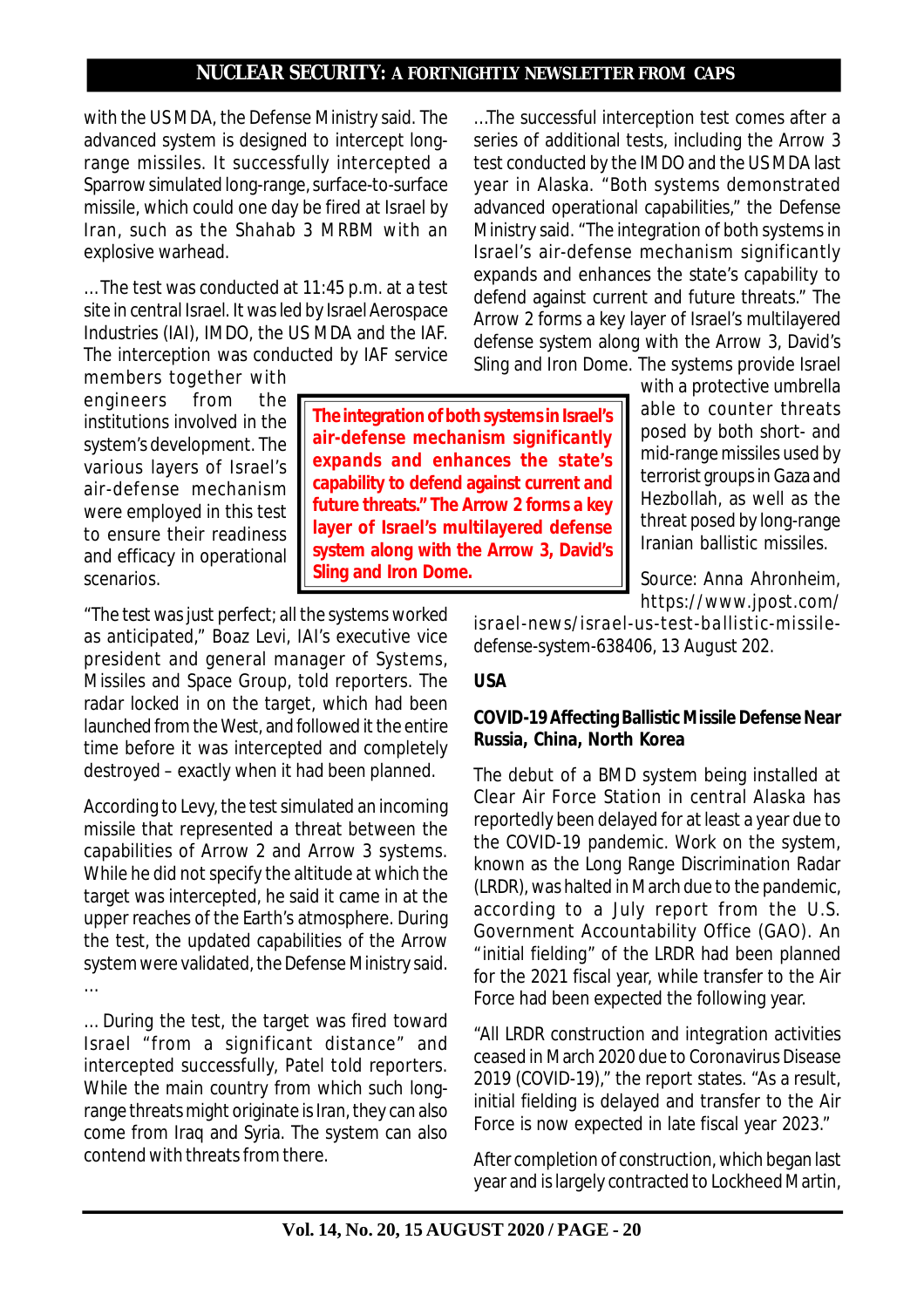the LRDR is expected to be able to "track incoming missiles and discriminate the warhead-carrying vehicle from decoys and other non-lethal objects" for the Ground-Based Midcourse Defense System, a MDA program designed to detect potential threats from places like North Korea, Iran, China and Russia.

The report states that a developmental step in the LRDR program that had been expected for

fiscal year 2018 was previously delayed, while the program also had a \$25 million budget overrun. Delivery of the LRDR to government custody was further delayed in January due to "radar component construction issues." The latest construction delay occurred over fears of transmitting the virus, since

**The Defense Department has been jointly developing the body that will serve as the base of its offensive hypersonic missile. The test marks a significant step forward in accomplishing that mission amid mounting criticism that the United States is behind China and Russia in hypersonic weapons development.**

oversees the Army's rapid development of hypersonics, directed energy and space capabilities.

In March, the Army and Navy had a successful first flight test of its Common-Hypersonic Glide Body, which was launched and flew at hypersonic speed to a designated impact point. Hypersonic weapons are capable of flying faster than the speed of sound — Mach 5 — and can maneuver

> between varying altitudes and azimuths, making it harder to detect.

> The Defense Department has been jointly developing the body that will serve as the base of its offensive hypersonic missile. The test marks a significant step forward in accomplishing that mission amid

workers are required to be in close contact.

… The GAO report notes that the current testing plan for the LRDR includes two ground tests followed by only one flight test, scheduled for the third quarter of the 2021 fiscal year, which would be between April and June of the 2021 calendar year. It warns that "key aspects" of data required to evaluate the program are gathered from flight tests, expressing concern that only one flight test is planned. "By having two ground tests before the only flight test, it increases the likelihood that the models will not be accredited when testing is complete," the report states.

*Source: Aila Slisco, https://www.newsweek.com/ covid-19-affecting-ballistic-missile-defense-nearrussia-china-north-korea-1524167, 11 August 2020.*

#### **How the DoD Plans to Meet its Ambitious Hypersonic Missile Test Schedule**

The Army  $-$  in conjunction with the Navy  $-$  is planning to conduct three flight tests of its hypersonic glide body in 2021, an ambitious schedule to initially field the weapon in fiscal 2023, according to Lt. Gen. Neil Thurgood, who mounting criticism that the United States is behind China and Russia in hypersonic weapons development.

The C-HGB will be made up of the weapon's warhead, guidance system, cabling and thermal protection shield. Each service will use the body as the base while developing individual weapon systems such as launchers capable of firing the weapons from land or sea.

… As the Army gets closer to its fielding goal for the Block I version in fiscal year 2023, every flight test needs to meet defined objectives. …And moving forward, the services will have to "dramatically" accelerate the pace of the program, he said. That means conducting a flight test in the middle of 2021 and another two later in the year.

…In order to carry out three tests next year, the Army's Space and Missile Defense Technical Center is planning to beef up its personnel involved, and is partnering with other organizations such as the Missile Defense Agency within the DoD to bring in the necessary expertise, Thomas Webber said in another interview with Defense News during its SMD Debrief. The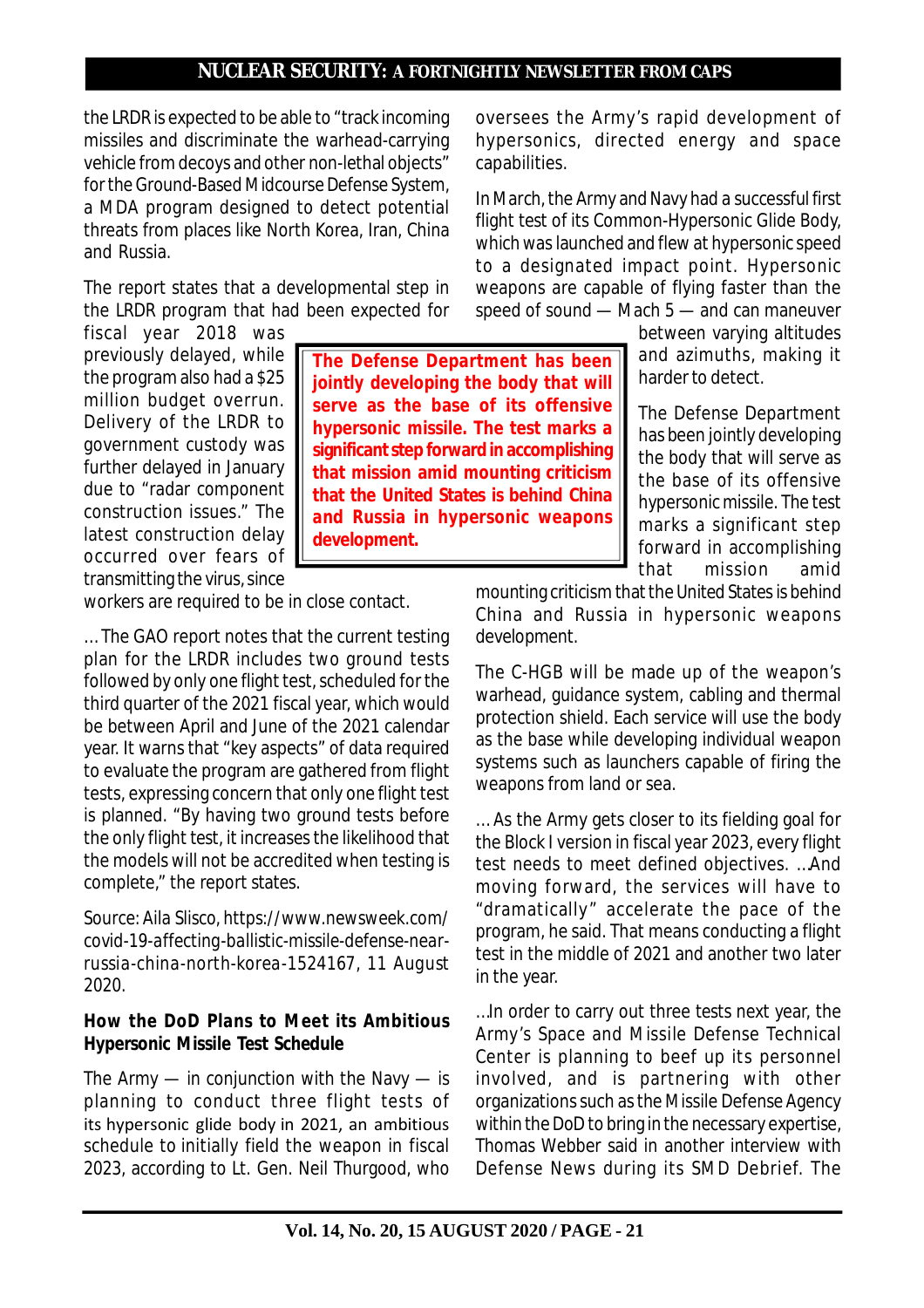technical center's flight test director at the Ronald Reagan Test Site in the Marshall Islands oversaw the hypersonic test in March. The center manages the site and has direct links to conducting the test and collecting the data to determine successful flight test performance.

… The Army is in charge of the building the nonexistent hypersonic industrial base and has now trained Leidos' Dynetics — through know-how at Sandia National Laboratories — to build glide bodies so the company can now design

manufacturing plans around that expertise. … And the service also has designed dedicated teams to handle each flight test. One team will conduct one flight test, another team will handle the next one, and the first team will rotate back and conduct the third test, he said. "We will keep that cycle going to maintain that [operational tempo].

*Source: Jen Judson, Defence News, https:// www.defensenews.com/digital-show-dailies/ smd/2020/08/05/heres-how-the-dod-plans-tomeet-its-ambitious-hypersonic-missile-testschedule/, 06 August 2020.*

# **NUCLEAR ENERGY**

#### **SOUTH KOREA**

#### **South Korea Weighs in on Micro Reactor Project**

Soon after negotiating a joint venture with Ontario Power Generation to build a prototype in Canada, Ultra Safe Nuclear Corporation of the USA has signed a five-year agreement with South Korea's Hyundai Engineering and the Korea Atomic Energy Research Institute. It outlines goals for development of technologies that enhance the ability of USNC's Micro Modular Reactor to produce and deliver clean power and process heat. The MMR is an advanced design for a versatile 15 MW thermal/ 5 MWe high temperature gas-cooled reactor based on operational experience in several countries. The

three companies will make equal contributions to the project.

*Source: World Nuclear News, https://mailchi.mp/ world-nuclear-news/weekly-digest-7-august-2020?e=66ff4977f4, 05 August 2020.*

# **UAE**

**Barakah 2 is complete and awaiting an operating licence, units 3 & 4 are 92% and 85% complete respectively. Construction began in 2012. The UAE is the first country in the Arab world, and the 33rd nation globally, to develop a civil nuclear power program. It will supply about one quarter of the**

**country's electricity.**

#### **New Reactor Starts Up in UAE**

Barakah-1, the UAE's first nuclear power reactor, has started up. The 1,345 MWe (net) South Korean

> APR1400 unit is the first of four reactors built at Barakah as part of the UAE's efforts to diversify energy supplies away from gas. It was built by a consortium led by KEPCO and is located between Abu Dhabi city and Qatar. Barakah 1 was originally scheduled for operation by 2018, but was delayed after

an operational readiness review by plant operator Nawah Energy Company found that additional staff training and procedural development was required, including the need to develop competence in English as a bridging language between Arabic and Korean. Nawah is the nuclear operations and maintenance subsidiary of Emirates Nuclear Energy Corporation (ENEC), set up in joint venture with KEPCO in 2016.

Barakah 2 is complete and awaiting an operating licence, units 3 & 4 are 92% and 85% complete respectively. Construction began in 2012. The UAE is the first country in the Arab world, and the 33rd nation globally, to develop a civil nuclear power program. It will supply about one quarter of the country's electricity.

ENEC was set up in 2009 and has drawn heavily on international expertise in mounting the project. It has worked closely with the IAEA and has joined the WANO to benefit from its peer review processes. Nawah has ongoing agreements with France's EdF for fuel cycle management, operational safety and radiation protection, and with KEPCO for maintenance. The UAE is widely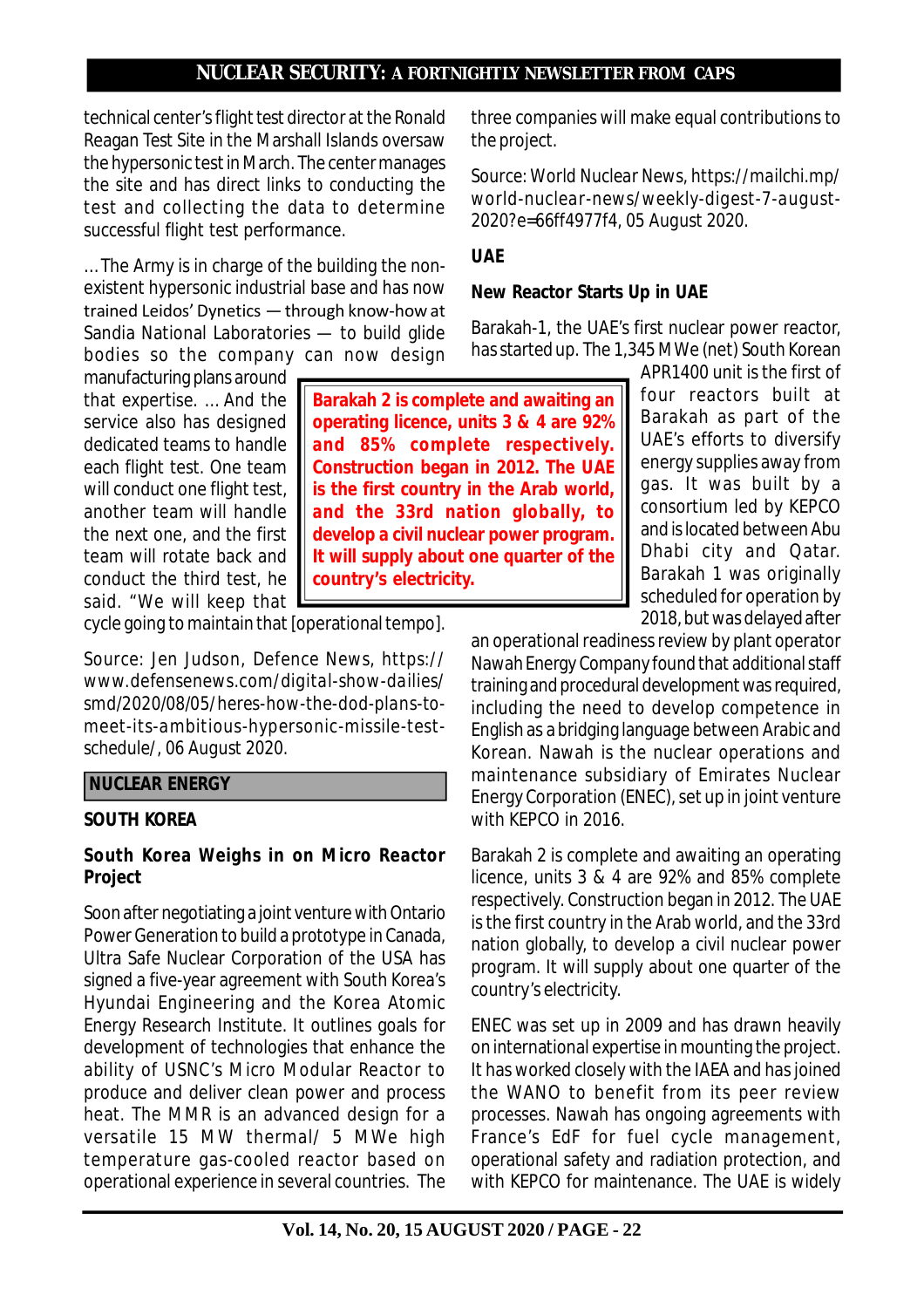**The mechanical engineering division of Rosatom began shipping crucial components for the main coolant pipeline for the fourth unit at Kudankulam. This equipment, weighing almost 350 tonnes, will be transported from Petrozavodsk to St Petersburg port, from where it will be carried by a ship**

**about 10,000 km to Kudankulam.**

seen to have benchmarked the process for establishing nuclear power in a new country, starting from scratch in 2008.

A nuclear professional who moved to the project from a senior role in GE,

Robert Bergqvist, said: "When I worked at ENEC ….. I was so impressed by the high standards set for 'doing this the right way' as the UAE was embarking on building not just four power plants, but a nuclear ecosystem supporting the Arab World. I'm convinced that a hundred years from

now this project will have been absolutely critical for peace and prosperity in the region.

*Source: World Nuclear News, https://mailchi.mp/ world-nuclear-news/weekly-digest-7-august-2020?e=66ff4977f4, 03 August 2020.*

# **NUCLEAR COOPERATION**

#### **INDIA–RUSSIA**

# **Russia Continues Work on Kudankulam Nuclear Plant**

Russia has continued work on key bilateral projects with India amid disruptions caused by the Covid-19 crisis, delivering important components for the Kudankulam nuclear power plant and training Indian pilots for the Gaganyaan manned space mission. Atommash, part of the mechanical engineering division of the Rosatom State Atomic Energy Corporation, announced it had begun manufacturing a set of steam generators for the fifth power unit of the Kudankulam plant.

So far, Atommash has manufactured and shipped two sets of steam generators for the third and fourth units of the Kudankulam plant. Each reactor requires four generators, which are built to high safety standards and have a heat exchange surface with 11,000 stainless pipes. … Rosatom said Indian contractor L&T, with the technical support of Russian experts, had completed installing the dry shielding for the reactor pressure vessel of the third unit according to schedule. This shielding prevents overheating of the reinforced concrete reactor pit structure, it added.

Earlier this month (August), the mechanical

engineering division of Rosatom began shipping crucial components for the main coolant pipeline for the fourth unit at Kudankulam. This equipment, weighing almost 350 tonnes, will be transported from Petrozavodsk to St Petersburg port, from where it will be carried by

a ship about 10,000 km to Kudankulam. …

*Source: Rezaul H Laskar, https:// www.hindustantimes.com/india-news/russiacontinues-work-on-kudankulam-nuclear-planttraining-indian-pilots-for-manned-spaceflight/ story-6I457MHHSYKlwsUn6qpwwK.html, 11 August 2020.*

# **NUCLEAR DISARMAMENT**

# **GENERAL**

# **43 Countries and Regions Ratify UN Nuclear Ban Treaty**

Three countries completed ratification procedures for a UN-adopted nuclear ban treaty Thursday (6 August), bringing the number of such countries and regions to 43 with a total of 50 required for the pact to enter into force, a UN source said. Ireland, Nigeria and Niue became the latest signatories of the Treaty on the Prohibition of Nuclear Weapons, adopted in 2017, on the 75th anniversary of the US atomic bombing of Hiroshima on August 6, 1945.

While the addition of signatories is likely to raise hopes for an early enforcement of the nuclear ban treaty, its potential effectiveness remains uncertain as all five permanent members of the UNSC, all of which possess nuclear weapons, have declined to ratify the pact.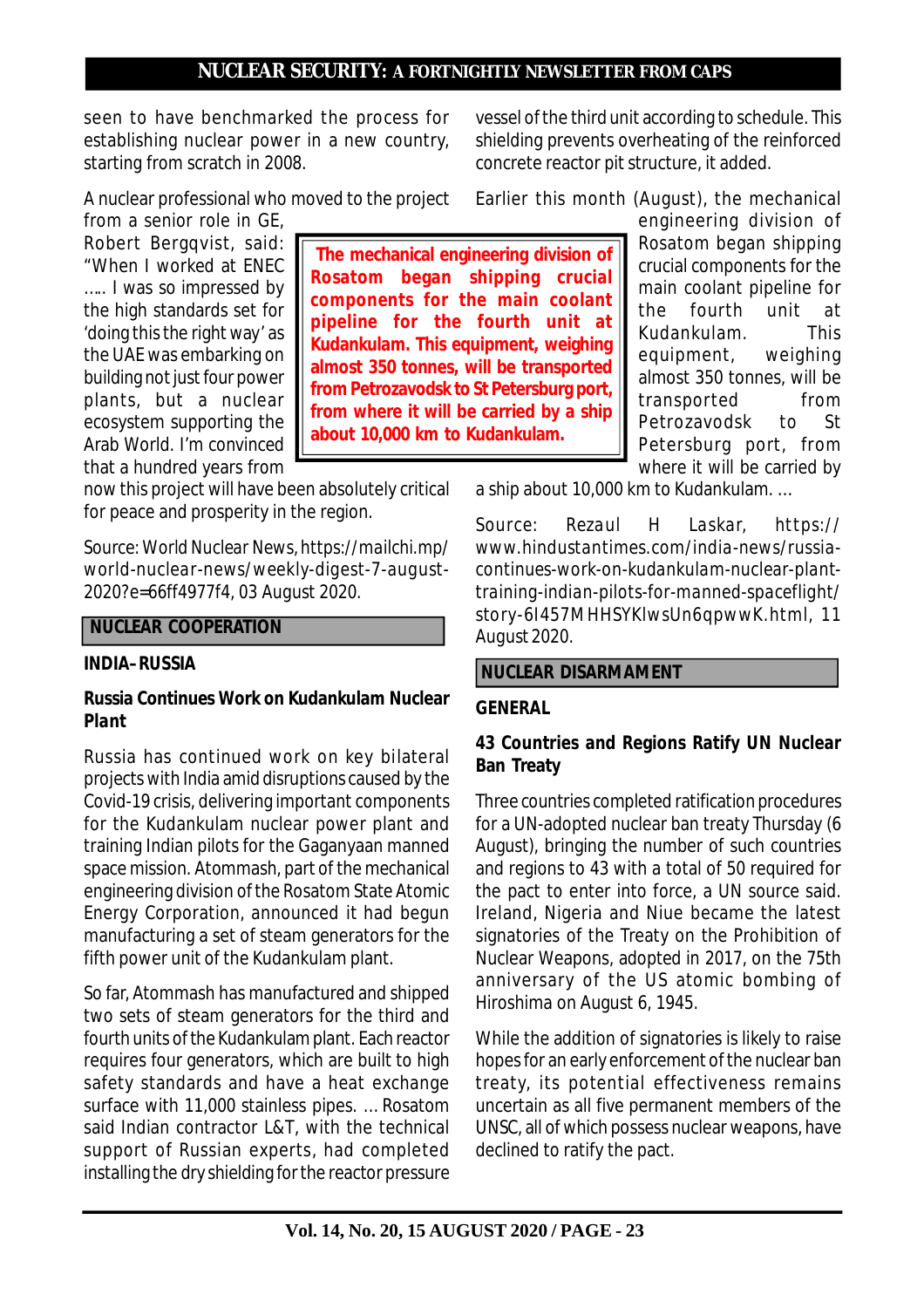Japan, the only country in the world to have experienced nuclear bombings, has not ratified the treaty either, apparently in light of the security alliance with the United States providing nuclear

deterrence against potential adversaries. UN Secretary General Antonio Guterres said in a video message delivered in Hiroshima, "The risk of nuclear weapons being used, intentionally, by accident or through

miscalculation, is too high for such trends to continue." He also stressed the importance of the enforcement of the nuclear ban treaty, saying "the only way to totally eliminate nuclear risk is to totally eliminate nuclear weapons." According to the United Nations, 82 countries and regions signed the nuclear ban treaty. The pact will enter into force 90 days after it has been ratified by at least 50 countries and regions. …

*Source: Kyodo News, https: //english.kyodonews. net/news /2020/08/4e659c 32b2a3-43-countries ratify-un- nuclear -ban- treaty. html? phrase = Hideaki % 20 Kumazawa & words =, 07 August 2020.*

#### **NUCLEAR PROLIFERATION**

#### **IRAN**

#### **Iran Nuclear Deal at Risk as UN Council Prepares to Vote on Arms Embargo**

The UNSC is preparing to vote on a U.S. proposal to extend an arms embargo on Iran, a move that some diplomats say is bound to fail and put the fate of a nuclear deal between Tehran and world powers further at risk. A last-minute attempt by Britain, France and Germany to broker a

**The UNSC is preparing to vote on a U.S. proposal to extend an arms embargo on Iran, a move that some diplomats say is bound to fail and put the fate of a nuclear deal between Tehran and world powers further at risk. A lastminute attempt by Britain, France and Germany to broker a compromise with Russia and China on an arms embargo extension appeared unsuccessful so far.**

compromise with Russia and China on an arms embargo extension appeared unsuccessful so far, diplomats said. Russia and China, allies of Iran, have long-signaled opposition to the U.S. measure.

A Chinese diplomat at the United Nations,

speaking on condition of anonymity, said that "extending the arms embargo on Iran in whatever form lacks legal basis and will undermine efforts to preserve" the nuclear deal, adding that there is "no chance" the

U.S. text will be adopted.

U.S. Ambassador to the United Nations Kelly Craft said Russia and China wanted to benefit from the end of the arms embargo. "Russia and China are waiting to be able to sell arms to Iran," Craft told Fox News. The embargo is due to expire in October under a 2015 deal among Iran, Russia, China, Germany, Britain, France and the United States that prevents Tehran from developing nuclear weapons in return for sanctions relief.

Even though U.S. President Donald Trump's administration quit the accord in 2018 - with Trump dubbing it "the worst deal ever" - Washington has threatened to use a provision in the agreement to trigger a return of all U.N. sanctions on Iran if the Security Council does not extend the arms embargo indefinitely.

Renewed sanctions — a move known as snapback

— would likely kill the nuclear deal because Iran would lose a major incentive for limiting its nuclear activities. Iran has already breached parts of the nuclear deal in response to the U.S. withdrawal from the pact and Washington's imposing strong unilateral sanctions.

… A snapback of U.N. sanctions would require Iran to suspend all enrichment-related and

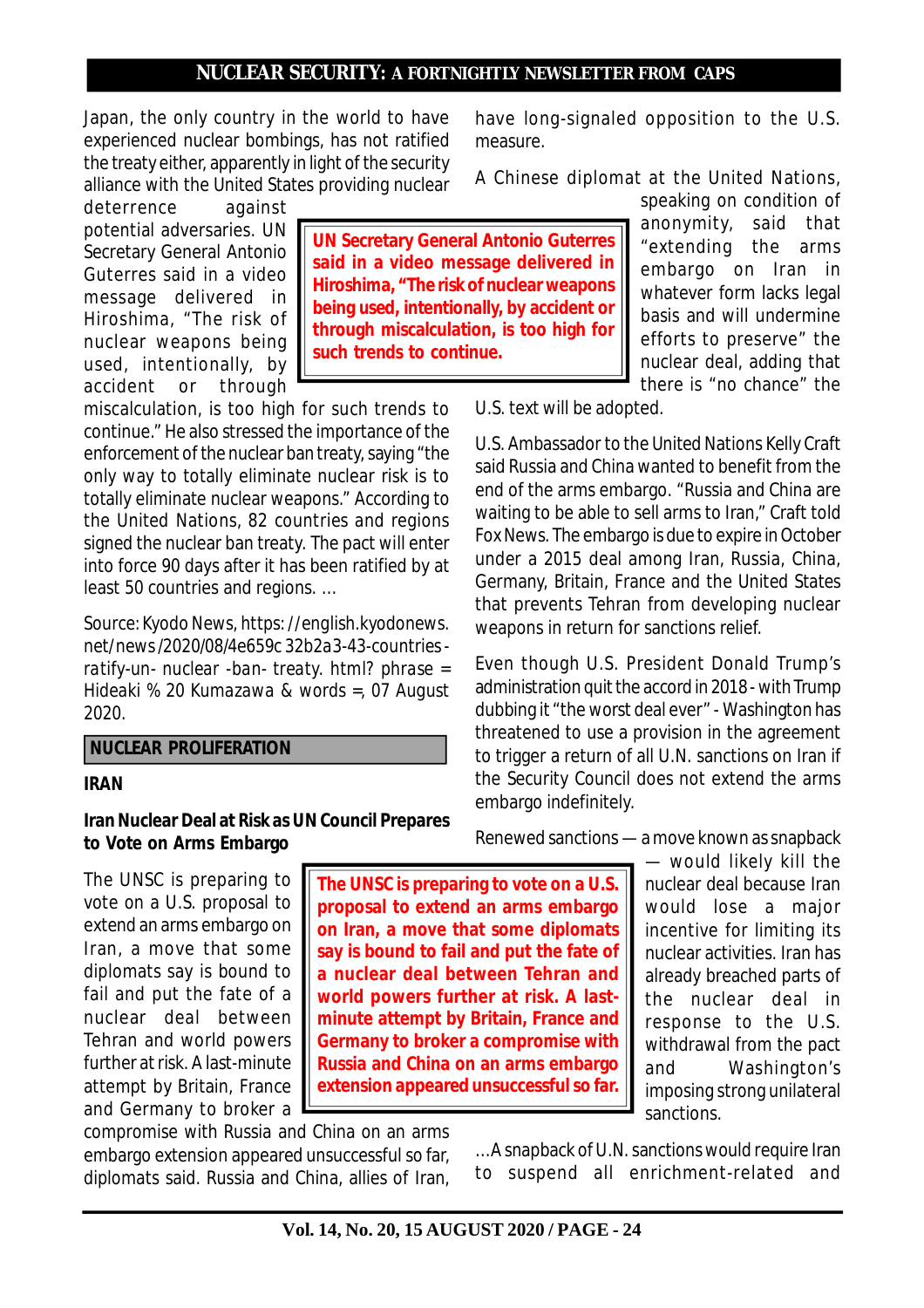reprocessing activities, including research and development, and ban imports of anything that could contribute to those activities or to the development of nuclear weapon delivery systems.

It would reimpose the arms embargo, ban Iran from developing ballistic missiles capable of delivering nuclear weapons and reimpose targeted sanctions on dozens of individuals and entities. States would also be urged to inspect shipments to and from Iran and authorized to seize any banned cargo.

*'Zero Chance':* Richard Gowan, U.N. director for conflict prevention advocacy body the International Crisis Group, said there was "zero chance" the U.S. attempt to extend the arms embargo would be adopted and that it was "a ploy to get to snapback."

The council is operating virtually so once a vote is called the 15 members would have 24 hours to submit their decision and the result would be announced at a public meeting, but diplomats say there is little support for the current U.S. text.

The draft resolution needs at least nine votes in favor to force Russia and China to use their vetoes, but some diplomats question whether Washington can even secure those nine votes. "Everyone at the U.N. understands that this resolution is just the curtain-raiser for a much bigger fight over the Iranian nuclear deal," said Gowan.

Washington argues it can trigger the sanctions because a Security Council resolution enshrining the nuclear deal names it as a participant. But the remaining parties to the agreement are opposed to such a move, and diplomats say the United States would face a tough, messy battle.

"It's highly likely ... a number of countries will be saying they have no intention of implementing further sanctions, until the U.N. Security Council

decides whether or not snapback has been carried out legally," said a senior council diplomat, speaking on condition of anonymity. "I don't see how the council can decide that given the divisions that will be within it," the diplomat said. "I don't see any rush to re-establish sanctions regimes therefore around the world."

*Source: Michelle Nichols, Reuters, https:// www.reuters.com/article/us-usa-iran-un/irannuclear-deal-at-risk-as-u-n-council-prepares-tovote-on-arms-embargo-idUSKCN2562LN, 11 August 2020.*

#### **NUCLEAR SAFETY**

#### **NORTH KOREA**

**North Korea Nuclear Reactor Site Threatened**

**Washington argues it can trigger the sanctions because a Security Council resolution enshrining the nuclear deal names it as a participant. But the remaining parties to the agreement are opposed to such a move, and diplomats say the United States would face a tough, messy battle.**

# **by Recent Flooding, US Think-tank Says**

Satellite imagery suggests recent flooding in North Korea may have damaged pump houses connected to the country's main nuclear facility, a US-based thinktank said. Analysts at 38 North, a website that

monitors North Korea, said commercial satellite imagery from August 6-11 showed how vulnerable the Yongbyon Nuclear Scientific Research Center's nuclear reactor cooling systems are to extreme weather events.

The Korean peninsula has been hammered by one of the longest rainy spells in recent history, with floods and landslides causing damage and deaths in both North and South Korea. Located on the bank of the Kuryong River about 100 km (60 miles) north of North Korea's capital, Pyongyang, Yongbyon is home to nuclear reactors, fuel reprocessing plants and uranium enrichment facilities that are thought to be used in the country's nuclear weapons programme.

The five-megawatt reactor – believed to be used to produce weapons-grade plutonium – does not appear to have been operating for some time, and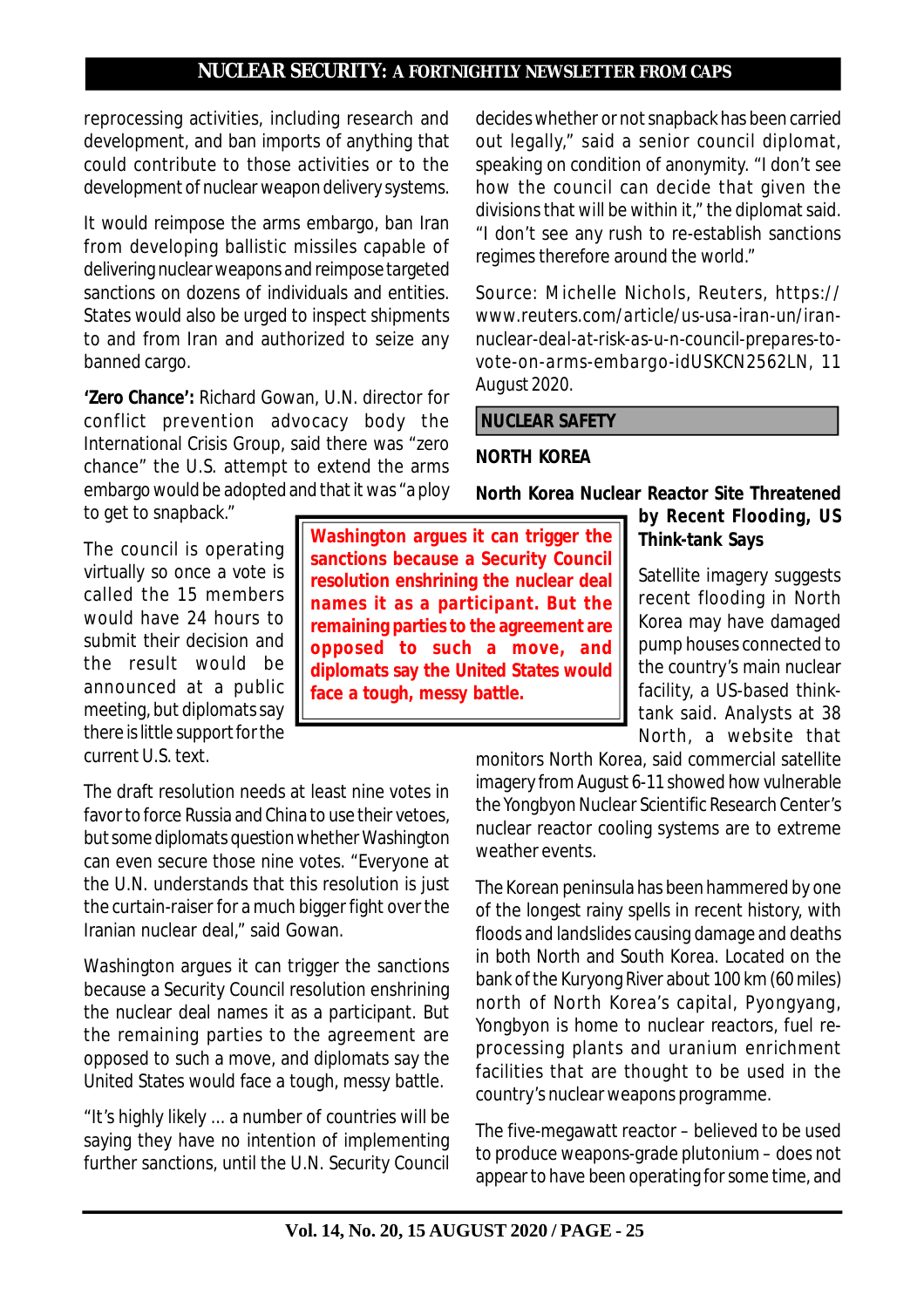an Experimental Light Water Reactor (ELWR) has not yet come online, but such flooding in the future would likely force a shutdown, the 38 North report said.

"Damage to the pumps and piping within the pump houses presents the biggest vulnerability

to the reactors," the report said. "If the reactors were operating, for instance, the inability to cool them would require them to be shut down."

While there was further flooding downstream, it did not appear to reach the Yongbyon facility's Uranium Enrichment Plant and by August 11 the waters

appear to have somewhat receded, *38 North* said. South Korea's Ministry of Defence declined to comment on the report, but said it is always monitoring developments related to North Korea's nuclear and missile programmes and maintaining close cooperation with the US government. …

*Source: https://www.news18.com/news/world/ north-korea-nuclear-reactor-site-threatened-byrecent-flooding-u-s-think-tank-says-2782309.html, 13 August 2020.*

# **NUCLEAR WASTE MANAGEMENT**

#### **JAPAN**

#### **No Japan Prefectures Positive about Hosting Nuclear Waste Site**

Nearly half of Japan's 47 prefectures said they are opposed to or held negative views about hosting a deep-underground disposal site for highlevel radioactive nuclear waste, a Kyodo News survey showed. None expressed a favorable stance. The result signals further woes for the central government in its attempt to find a permanent geological disposal repository.

Little progress has been made since the process to find local governments willing to host one started in 2002, due mainly to opposition from local residents. The survey was sent to all prefectures in July, with additional interviews conducted depending on their answers. While 16 prefectures such as Fukushima, Kanagawa and Okinawa clearly opposed hosting a site, seven others including Hokkaido, Kyoto and Nagasaki

also expressed negative views.

Most of the others did not make their positions clear. Of the total 23 prefectures that opposed or showed negative views, seven host nuclear power plants. … Meanwhile, Hokkaido mentioned its existing ordinance to prevent nuclear waste from being

brought into the northernmost main island, a view that contradicts the relatively positive stance held by one of its municipalities. The town of Suttsu said it is considering signing up for preliminary research into its land to gauge its suitability for hosting a disposal site.

On 14 August, however, its mayor, Haruo Kataoka, said the town has been asked by the prefecture not to apply for the preliminary study. Before Suttsu, the town of Toyo in Kochi Prefecture applied for the study in 2007, but it later withdrew the application following strong protests by local residents.

In the Kyodo News poll, the western prefecture expressed opposition to hosting a disposal site, saying it faces the need to take measures against a possible major earthquake in the region. For permanent disposal, high-level radioactive waste, produced as a result of the process of extracting uranium and plutonium from spent fuel, must be stored more than 300 meters underground so that it cannot impact human lives or the environment. Elsewhere in the world, Finland and Sweden are the only countries to have decided on final disposal sites.

*Source: https://www.japantimes.co.jp/news/ 2020/08/14/national/prefectures-nuclear-wastesite/#.XzbdsOgzZPY, 14 August 2020.*

**The western prefecture expressed opposition to hosting a disposal site, saying it faces the need to take measures against a possible major earthquake in the region. For permanent disposal, highlevel radioactive waste, produced as a result of the process of extracting uranium and plutonium from spent fuel, must be stored more than 300 meters underground.**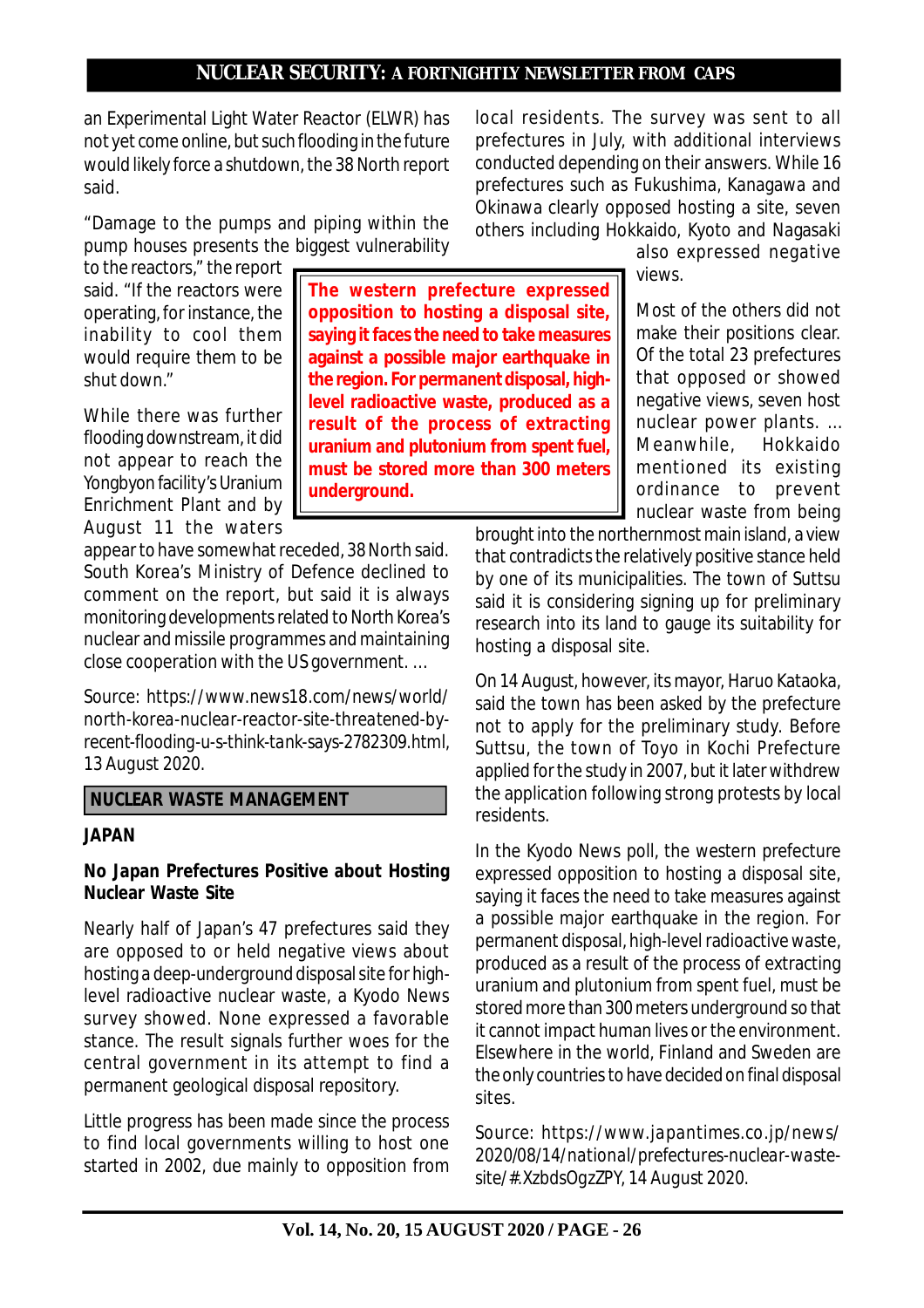# **USA**

### **The Successful Cleanup of Nuclear Waste Sites: Past, Present and Future**

In 1989 the Department of Energy set out on a most ambitious but necessary endeavor: the cleanup of 107 sites that bore the environmental legacy of the United States' work of developing nuclear programs that helped end World War II and the Cold War.

Over the next 30 years, the DOE's Office of Environmental Management developed and oversaw this undertaking, by tackling a collective area nearly the size of Rhode Island and Delaware

combined. In that time, EM's projects and efforts have successfully shrunk the original footprint of 107 sites comprising 3,100 square miles by 90% down to 16 sites with an active footprint today of less than 300 square miles. The cleanup involved contaminated soils, groundwater and streams,

and demolishing massive enrichment buildings and former research facilities.

Among the achievements at the Idaho National Laboratory Site, the Idaho Cleanup Project has shipped over 60,000 cubic meters of transuranic and mixed low-level waste out of the state for disposal. This volume of waste amounts to 92% of the total inventory of such waste in Idaho. ICP successfully decontaminated, decommissioned and demolished 225 nuclear, radiological, and industrial facilities, as well as removed buried waste from the Subsurface Disposal Area, a 97 acre landfill. ICP also completed the processing of debris waste containing transuranic elements at the Advanced Mixed Waste Treatment Plant, a one-of-a-kind facility. These activities all support the vital goal of protecting the Snake River Plain Aquifer, the primary drinking and agriculture water source for the region.

Make no mistake, our job is not yet done, and tough challenges remain. Contending with unforeseen situations like the COVID-19 pandemic adds to those challenges, impacting every aspect of life including operations at EM sites. The workforce at the INL Site and other EM locations has demonstrated remarkable resilience during this unprecedented time, adjusting to changing conditions and safely performing activities needed to protect the health and safety of the environment while addressing national security needs.

As the INL site progresses through a phased and deliberate approach towards full activities, the Department's top priority is the health and safety of its workforce. Enhanced safety protocols that

have been instituted during the pandemic will continue as more operations are reinstated, in order to provide adequate protection of the workforce.

I can say with confidence our successes over the last three decades have set the

stage for significant progress at each of the 16 DOE sites where work continues — including completing work at several of them. EM remains on the precipice of what will serve as an inflection point across the program.

Earlier this year, DOE released EM Vision 2020 — 2030, A Time of Transition and Transformation, a report that provides a snapshot of major achievements possible by the end of the decade, including those at the INL site.

Most notably, DOE is primed for dramatic progress in facing its largest remaining environmental risk — millions of gallons of radioactive reprocessing waste stored in tanks. Idaho will be at the forefront of this progress. DOE continues to prepare for the startup of the Integrated Waste Treatment Unit, a long-planned facility that will turn about 900,000 gallons of liquid radioactive waste into a solid product for disposal. We are targeting completion of this waste treatment by 2028.

Within the next several years, DOE plans to

**DOE continues to prepare for the startup of the Integrated Waste Treatment Unit, a long-planned facility that will turn about 900,000 gallons of liquid radioactive waste into a solid product for disposal. We are targeting completion of this waste treatment by 2028.**